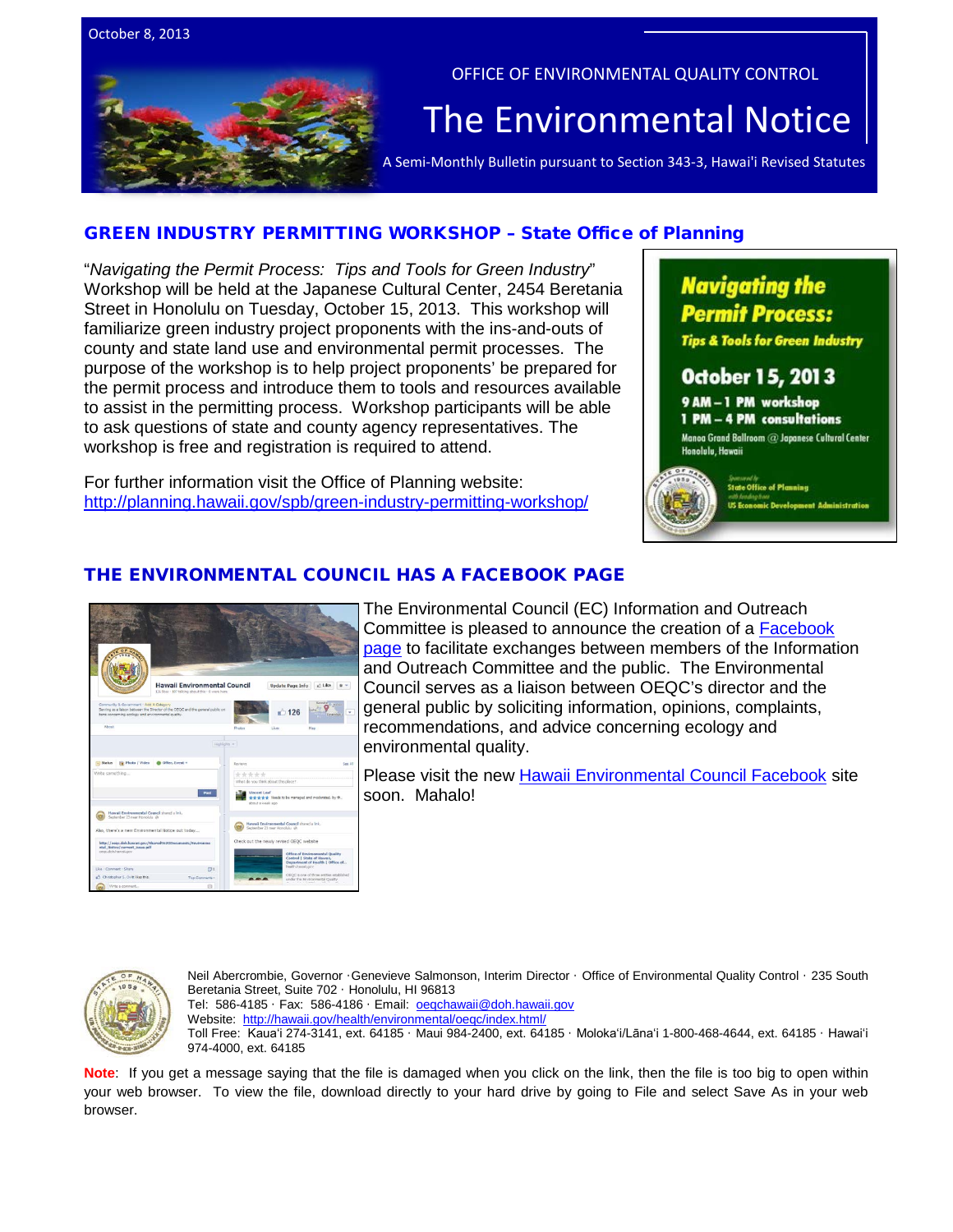## **FRONT PAGE**

|    | HAWAI'I (HRS 343)                                                                                            |  |
|----|--------------------------------------------------------------------------------------------------------------|--|
|    |                                                                                                              |  |
|    |                                                                                                              |  |
|    |                                                                                                              |  |
|    | <b>MAUI (HRS 343)</b>                                                                                        |  |
|    |                                                                                                              |  |
|    |                                                                                                              |  |
|    |                                                                                                              |  |
|    |                                                                                                              |  |
|    | O'AHU (HRS 343)                                                                                              |  |
|    |                                                                                                              |  |
|    |                                                                                                              |  |
|    |                                                                                                              |  |
|    |                                                                                                              |  |
|    | KAUA'I (HRS 343)                                                                                             |  |
|    |                                                                                                              |  |
|    |                                                                                                              |  |
|    | <b>COASTAL ZONE MANAGEMENT NOTICES</b>                                                                       |  |
|    |                                                                                                              |  |
|    |                                                                                                              |  |
|    |                                                                                                              |  |
|    | <b>SHORELINE NOTICES</b>                                                                                     |  |
|    |                                                                                                              |  |
|    |                                                                                                              |  |
|    | <b>CONSERVATION DISTRICT USE APPLICATION</b>                                                                 |  |
|    |                                                                                                              |  |
|    | <b>NEPA NOTICE</b>                                                                                           |  |
|    | Recreational Bow Hunting Program Marine Corps Training Area Bellows FEA (FONSI) 14                           |  |
|    | <b>FEDERAL NOTICES</b>                                                                                       |  |
|    | 1. Proposed Flood Hazard Determinations for City and County of Honolulu Available for Review and Open for    |  |
|    |                                                                                                              |  |
|    | 2. Western and Central Pacific Fisheries for Highly Migratory Species; Bigeye Tuna Catch Limit in Longline   |  |
|    |                                                                                                              |  |
| 3. | Takes of Marine Mammals Incidental to Specified Activities; U.S. Navy Training and Testing Activities in the |  |
|    |                                                                                                              |  |
|    | 4. Correction to the Final Environmental Impact Statement/Overseas Environmental Impact Statement for        |  |
|    |                                                                                                              |  |
| 5. | Main Hawaiian Islands Deep 7 Bottomfish Annual Catch Limits and Accountability Measures for 2013-14 16       |  |
| 6. | Notice of Intent To Prepare a Recovery Plan for Main Hawaiian Islands Insular False Killer Whale Distinct    |  |
|    |                                                                                                              |  |
| 7. |                                                                                                              |  |
| 8. | Request for applications from individuals to be appointed to the Hawaii Advisory Committee  17               |  |
|    |                                                                                                              |  |
|    |                                                                                                              |  |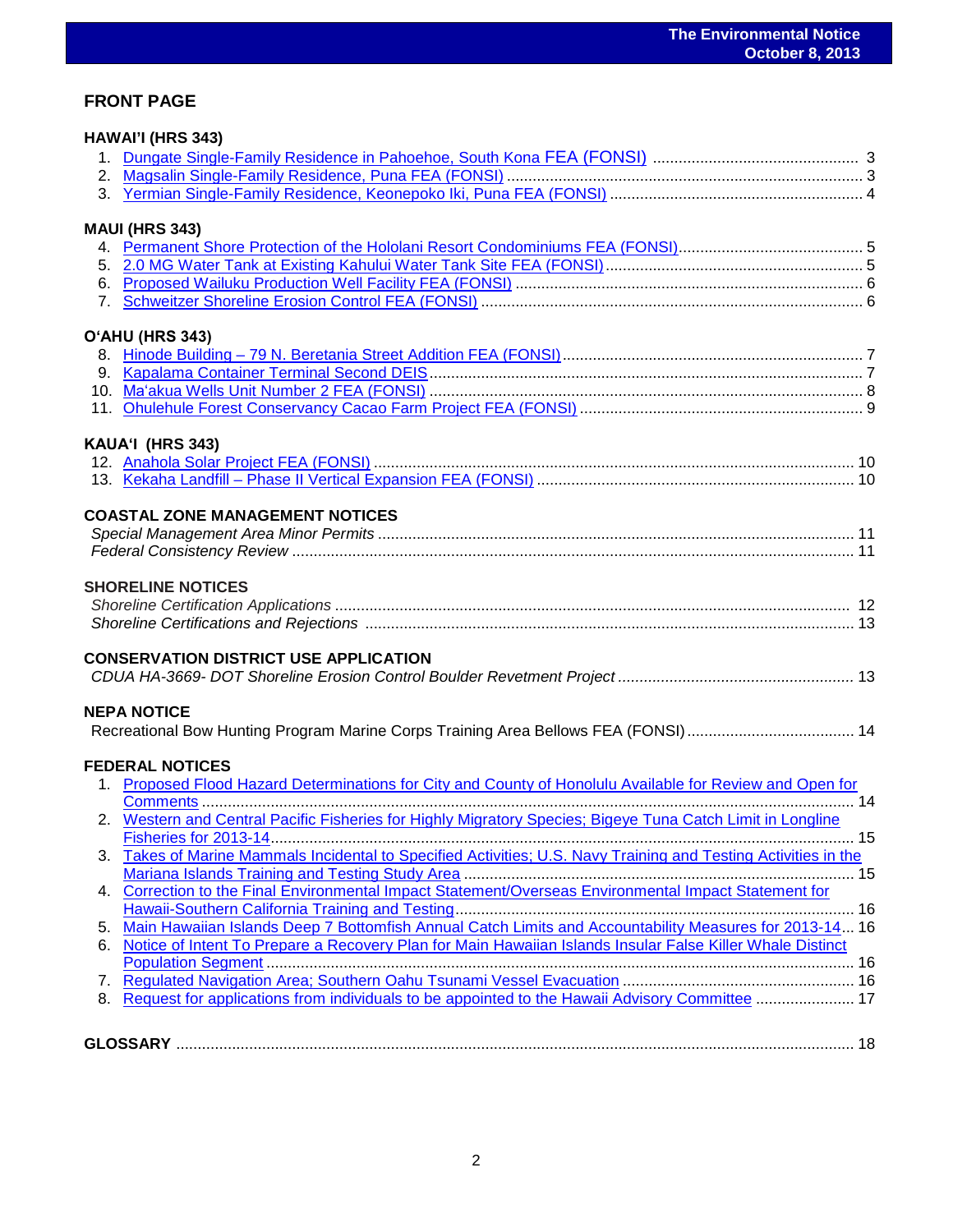## HAWAI**ʻ**I (HRS 343)

## **1. [Dungate Single-Family Residence](http://oeqc.doh.hawaii.gov/Shared%20Documents/EA_and_EIS_Online_Library/Hawaii/2010s/2013-10-08-HA-5E-FEA-Dungate-Single-Family-Residence-Pahoehoe-South-Kona.pdf) in Pahoehoe, South Kona FEA (FONSI)**

| Island:            | Hawai'i                                                                                                                                                                    |
|--------------------|----------------------------------------------------------------------------------------------------------------------------------------------------------------------------|
| District:          | South Kona                                                                                                                                                                 |
| TMK:               | 8-7-007:011                                                                                                                                                                |
| <b>Permits:</b>    | Special Management Area Permit or exemption; Plan<br>Approval and Grubbing Grading and Building Permits;<br>Department of Land & Natural Resources CDUP; grading<br>permit |
| <b>Applicant:</b>  | Peter Dungate, 75-1193 Kamalani Street, Holualoa, HI<br>96725. Contact: Roy Vitousek, (808) 329-5811                                                                       |
| <b>Approving</b>   |                                                                                                                                                                            |
| Agency:            | Office of Coastal and Conservation Lands, Hawai'i State<br>DLNR, PO Box 621, Honolulu, HI 96809<br>Contact: Sam Lemmo (808) 587-0377                                       |
| <b>Consultant:</b> | Geometrician Associates, PO Box 396, Hilo, HI 96721                                                                                                                        |
|                    | Contact: Ron Terry, (808) 969-7090                                                                                                                                         |
| Status:            | Finding of No Significant Impact Determination                                                                                                                             |



Peter Dungate seeks a Conservation District Use Permit to build a single-family residence and related improvements on a 6.6-acre lot located adjacent to the shoreline at Pahoehoe in Kona. The location of the house and accessory features is constrained by several factors, including topography, archaeological sites and buffers, and Limited Subzone rules. The one-story home will be 2,234 square feet, including the house and lanai and covered entry area. The home will be set back a minimum of 44 feet from the certified shoreline at an elevation of about 33-36 feet above sea level. Other features include a catchment water tank, a generator, an Individual Wastewater System and an existing driveway which will be improved, but left unpaved. All features will be a minimum of 40 feet from the shoreline. Two kiawe trees will be cut or trimmed and several new native or Polynesian trees will be planted near the house site. No modifications within the shoreline setback area are planned. The vegetation is scattered, scrubby and low non-native trees, and there will be no impacts to native flora or fauna. The applicant has recognized the public ownership of the roads that traverse his properties and has worked with Na Ala Hele to protect the public interest in access along traditional access ways. Archaeological and cultural resources have been avoided through inventory, consultation, and approved treatment plans, and the site layout has situated the home, driveway and other features in areas that avoid impacts. Two burial sites and several archaeological features will be preserved in accordance with approved preservation and burial treatment plans.

## **2. [Magsalin Single-Family Residence, Puna FEA \(FONSI\)](http://oeqc.doh.hawaii.gov/Shared%20Documents/EA_and_EIS_Online_Library/Hawaii/2010s/2013-10-08-HA-5E-FEA-Magsalin-Single-Family-Residence.pdf)**

| Island:                               | Hawai'i                                                                                                                                                    |
|---------------------------------------|------------------------------------------------------------------------------------------------------------------------------------------------------------|
| <b>District:</b>                      | Puna                                                                                                                                                       |
| TMK:                                  | 1-4-028:007                                                                                                                                                |
| <b>Permits:</b>                       | Special Management Area Permit or exemption; Plan<br>Approval and Grubbing Grading and Building Permits.<br>Department of Land and Natural Resources CDUP  |
| <b>Applicant:</b><br><b>Approving</b> | Maria Shon Magsalin, PO Box 172, Ninole, HI 96773                                                                                                          |
| Agency:                               | Office of Coastal and Conservation Lands, DLNR,<br>PO Box 621, Honolulu, HI 96809<br>Contact: Sam Lemmo, (808) 587-0377 or Michael Cain,<br>(808) 587-0048 |

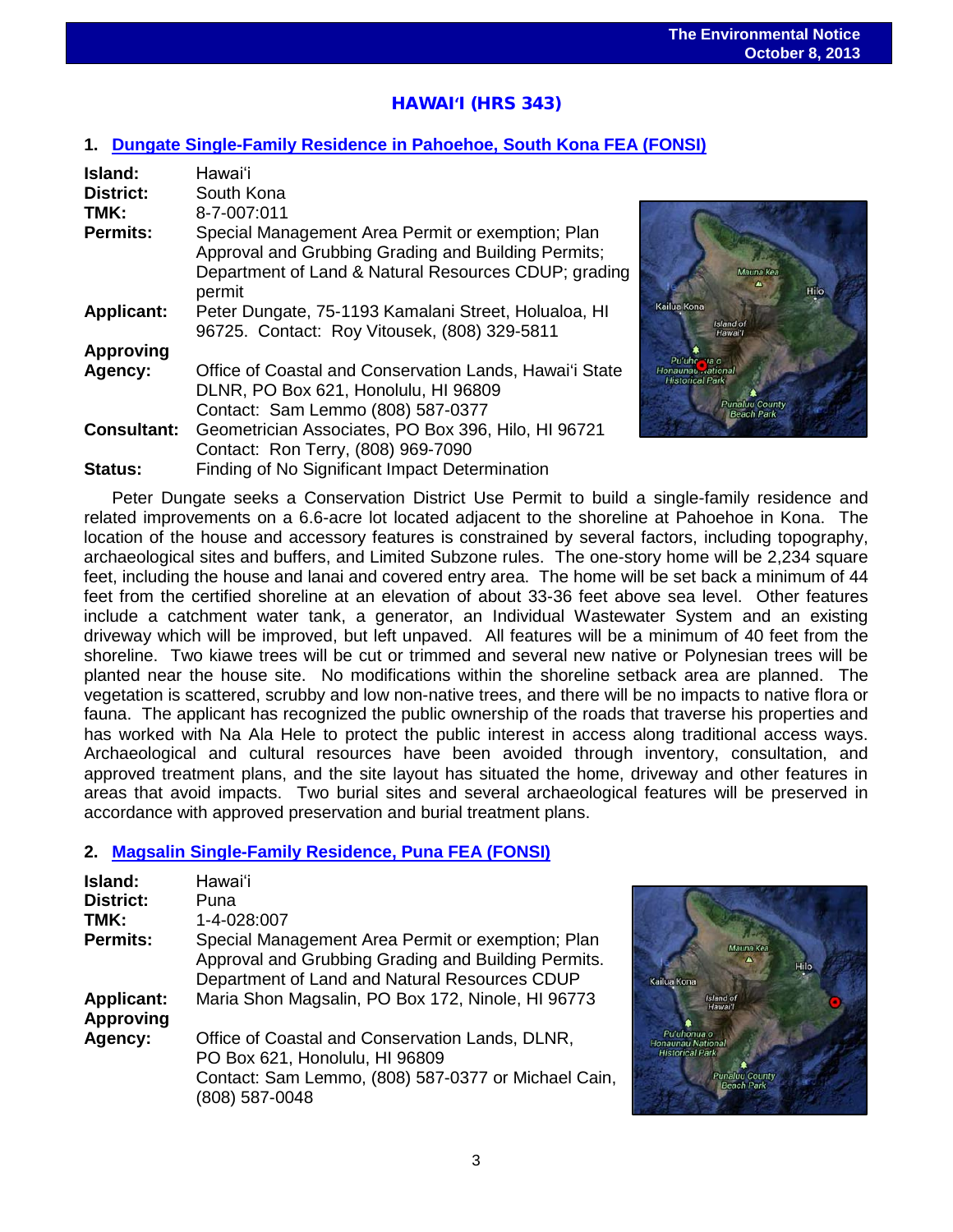**Consultant:** Geometrician Associates, PO Box 396, Hilo, HI 96721

Contact: Ron Terry, (808) 969-7090 **Status:** Finding of No Significant Impact Determination

The applicant proposes to build a one-story two-bedroom single-family residence on post-and-pier with a developed area of 1365 square feet. This total includes a master bedroom, covered lanai, and an at-grade carport. Energy will be provided by a rooftop solar-voltaic system with a generator backup. Access will be via an existing driveway off of Old Government Road.

The residence will be set back 58 feet from the shoreline, at an elevation of 30 to 35 feet above sea level. It is not in a tsunami or large-wave inundation zone. A parcel owned communally by the Waʻawaʻa subdivision owners separates the subject parcel from the pāhoehoe shelf along the coast. Public access to the shoreline is via a State-owned parcel in the Nānāwale Forest Reserve, 500 feet from the subject lot.

The applicant proposes to limit clearing to 5000 square feet. Approximately 80% of the hala trees will remain, and the applicant will clear out the weedy vegetation and plant additional hala fronting the Old Government Road.

An archaeological survey identified a retaining wall of indeterminate age, remnants of a hippy camp, and the base of a memorial erected to Dana Ireland. The monument itself no longer exists.

#### **3. [Yermian Single-Family Residence, Keonepoko Iki, Puna FEA \(FONSI\)](http://oeqc.doh.hawaii.gov/Shared%20Documents/EA_and_EIS_Online_Library/Hawaii/2010s/2013-10-08-HA-5E-FEA-Yermian-Single-Family-Residence-Keonepoko-Iki-in-Puna.pdf)**

| Island:<br>District: | Hawai'i<br>Puna                                                                                                                                                                                                              |  |
|----------------------|------------------------------------------------------------------------------------------------------------------------------------------------------------------------------------------------------------------------------|--|
| TMK:                 | 1-5-009:035                                                                                                                                                                                                                  |  |
| <b>Permits:</b>      | Special Management Area Permit or Exemption; Plan<br>Approval and Grubbing, Grading, and Building Permits;<br><b>Conservation District Use Permit; National Pollutant</b><br>Discharge Elimination System Permit (potential) |  |
| <b>Applicant:</b>    | David Yermian, 1824 Loma Vista Drive, Beverly Hills, CA<br>90210. Contact: James Leonard, (808) 896-3459                                                                                                                     |  |
| <b>Approving</b>     |                                                                                                                                                                                                                              |  |
| Agency:              | Department of Land and Natural Resources, Office of<br>Conservation and Coastal Lands, 1151 Punchbowl<br>Street, Room 131, Honolulu, HI 96813<br>Contact: Sam Lemmo, (808) 587-0377                                          |  |
| <b>Consultant:</b>   | Geometrician Associates, PO Box 396, Hilo, HI 96721<br>Contact: Ron Terry (808) 969-7090                                                                                                                                     |  |
| <b>Status:</b>       | Finding of No Significant Impact Determination                                                                                                                                                                               |  |



David Yermian seeks a Conservation District Use Permit (CDUP) to build a single-family residence and related improvements on his 2.181-acre lot located makai of the Old Government Road, adjacent to an existing home, near the Hawaiian Shores subdivision. The proposed home will be 4,470 square feet, including the two-story house and garage. The home will have three bedrooms and two baths, and will be set back a minimum of 110 feet from the shoreline at an elevation of approximately 36 feet above sea level, outside the flood zone. Other features include an IWS, driveway, poles and lines for utilities along the driveway, and a catchment water tank with capacity for water supply and fire flow.

The lot was cleared decades ago for a former residence that was later demolished, and it contains almost entirely non-native vegetation except near the shoreline, where some naupaka and hala trees are present near the shoreline. Except around the residence and driveway, existing vegetation will be left intact. No threatened or endangered plants are present, and impacts to endangered Hawaiian hoary bats and Hawaiian Hawks will be avoided through timing of vegetation removal and/or hawk nest survey. Archaeological and cultural surveys have determined that no historic properties or cultural features or practices are present. Land clearing and construction activities would occur over less than an acre, which would produce minor short-term impacts mitigated by Best Management Practices.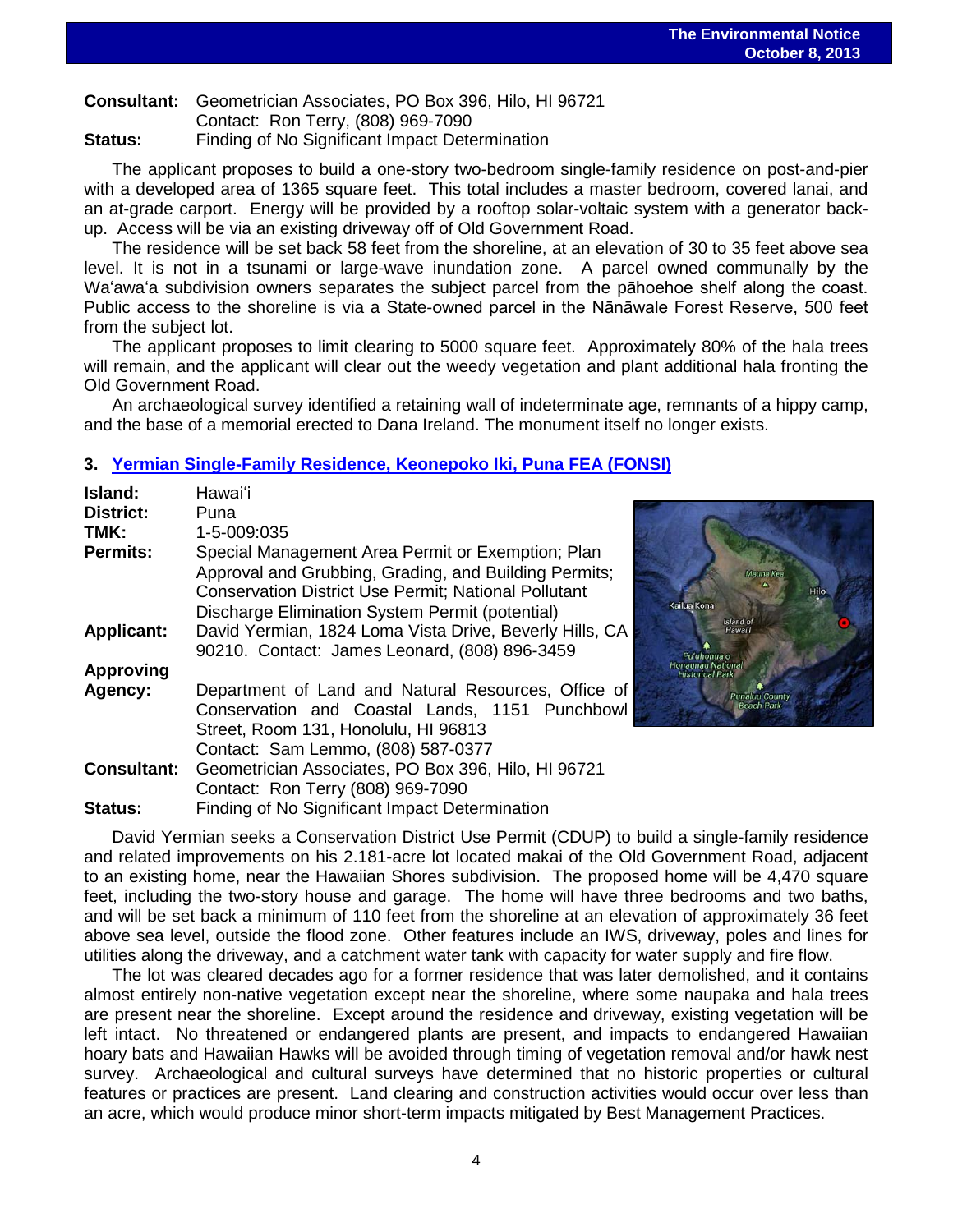# MAUI (HRS 343)

#### **4. [Permanent Shore Protection of the Hololani Resort Condominiums FEA \(FONSI\)](http://oeqc.doh.hawaii.gov/Shared%20Documents/EA_and_EIS_Online_Library/Maui/2010s/2013-10-08-MA-5E-FEA-Hololani-Permanent-Shoreline-Protection.pdf)**

| Island:            | Maui                                                                                |                          |                               |        |
|--------------------|-------------------------------------------------------------------------------------|--------------------------|-------------------------------|--------|
| <b>District:</b>   | Lahaina                                                                             | Lahaina                  |                               |        |
| TMK:               | (2) 4-3-010:009                                                                     | <b>Roads</b>             | Ho'okipa<br><b>Beach Park</b> |        |
| <b>Permits:</b>    | <b>Conservation District Use Application</b>                                        | Napili- <b>C</b> nokowai |                               |        |
| <b>Applicant:</b>  | AOAO of the Hololani Resort Condominiums, 4401                                      | Lahaina                  | Kahului<br>Makawao            | Wailua |
|                    | Lower Honoapi'ilani, Lahaina, Maui, HI 96761                                        |                          | Maui                          |        |
|                    | Contact: Stewart Allen, (425) 454-3605, ext 1205                                    |                          | <b>Kihei</b>                  |        |
| <b>Approving</b>   |                                                                                     |                          | Wailea-Makena                 |        |
| Agency:            | Department of Land and Natural Resources, 1151                                      |                          |                               |        |
|                    | Punchbowl Street, Honolulu, HI 96813                                                |                          |                               |        |
|                    | Contact: Sam Lemmo, (808) 587-0377                                                  |                          |                               |        |
| <b>Consultant:</b> | Sea Engineering, Inc, Makai Research Pier, 41-305 Kalaniana'ole Highway, Waimanalo, |                          |                               |        |
|                    | HI 96795. Contact: James Barry, (808) 259-7966, ext. 24                             |                          |                               |        |

**Status:** Finding of No Significant Impact Determination

Hololani Resort Condominiums, located along the Kahana Coast in West Maui, consists of twin 8 story buildings with 63 apartments. The shoreline is chronically eroding, with an average annual erosion rate of approximately 0.8 feet per year, and is prone to high seasonal variability in beach width.

Since the lot was originally partitioned in 1959, it has eroded almost 40 feet, moving the active erosion scarp to within 15 feet of the northern building's corner in 2007. Nearly 5,000 square feet of property has been lost.

Temporary shoreline stabilization structures have been authorized by County and State agencies since 1988. The most recent temporary structure, a combination of geotextile sandbags & rock mattresses, was permitted in 2007 to protect the habitable structures on the property.

The preferred alternative for permanent shore protection at the subject property is a "hybrid" structure consisting of a sloping rock revetment that rises to a crest at +6 ft MSL, backed by a vertical seawall that rises to grade at +12 ft. The hybrid structure design is intended to limit wave reflection compared to a typical (non-hybrid) vertical seawall and provide a reduced footprint compared to a typical sloping rock revetment.

## **5. [2.0 MG Water Tank at Existing Kahului Water Tank Site](http://oeqc.doh.hawaii.gov/Shared%20Documents/EA_and_EIS_Online_Library/Maui/2010s/2013-10-08-MA-5B-FEA-2MG-Water-Tank-at-Existing-Water-Tank-Site-in-Kahului.pdf) FEA (FONSI)**

| Island:                        | Maui                                                                  |                                   |
|--------------------------------|-----------------------------------------------------------------------|-----------------------------------|
| <b>District:</b>               | Wailuku                                                               | ads                               |
| TMK:                           | (2) 3-8-046:032                                                       | Ho'o<br>Beach<br>Vapili-Honokowai |
| <b>Permits:</b>                | Construction permits, Work within County Right-of-                    | K hului<br>Lahaina                |
|                                | Way Permit, Community Noise Permit (as                                |                                   |
|                                | applicable), NPDES Permit (as applicable),                            |                                   |
|                                | Oversized and Overweight Vehicles on State                            | Kihei                             |
|                                | Highways Permit (as applicable)                                       | <b>Wailea-Maker</b>               |
| <b>Proposing/Determination</b> |                                                                       |                                   |
| Agency:                        | County of Maui, Department of Water Supply, 200                       |                                   |
|                                | South High Street, 5th Floor, Wailuku, HI 96793                       |                                   |
|                                | Contact: Myles Fujinaka, (808) 270-7816                               |                                   |
| <b>Consultant:</b>             | Munekiyo & Hiraga, Inc, 305 High Street, Suite 104, Wailuku, HI 96793 |                                   |
|                                | Contact: Mich Hirano, (808) 244-2015                                  |                                   |
| <b>Status:</b>                 | Finding of No Significant Impact Determination.                       |                                   |

Through agreements with Maui Lani Partners, the County of Maui, Department of Water Supply (DWS) proposes to develop a new 2.0 million gallon (MG) water tank at the existing Kahului Water

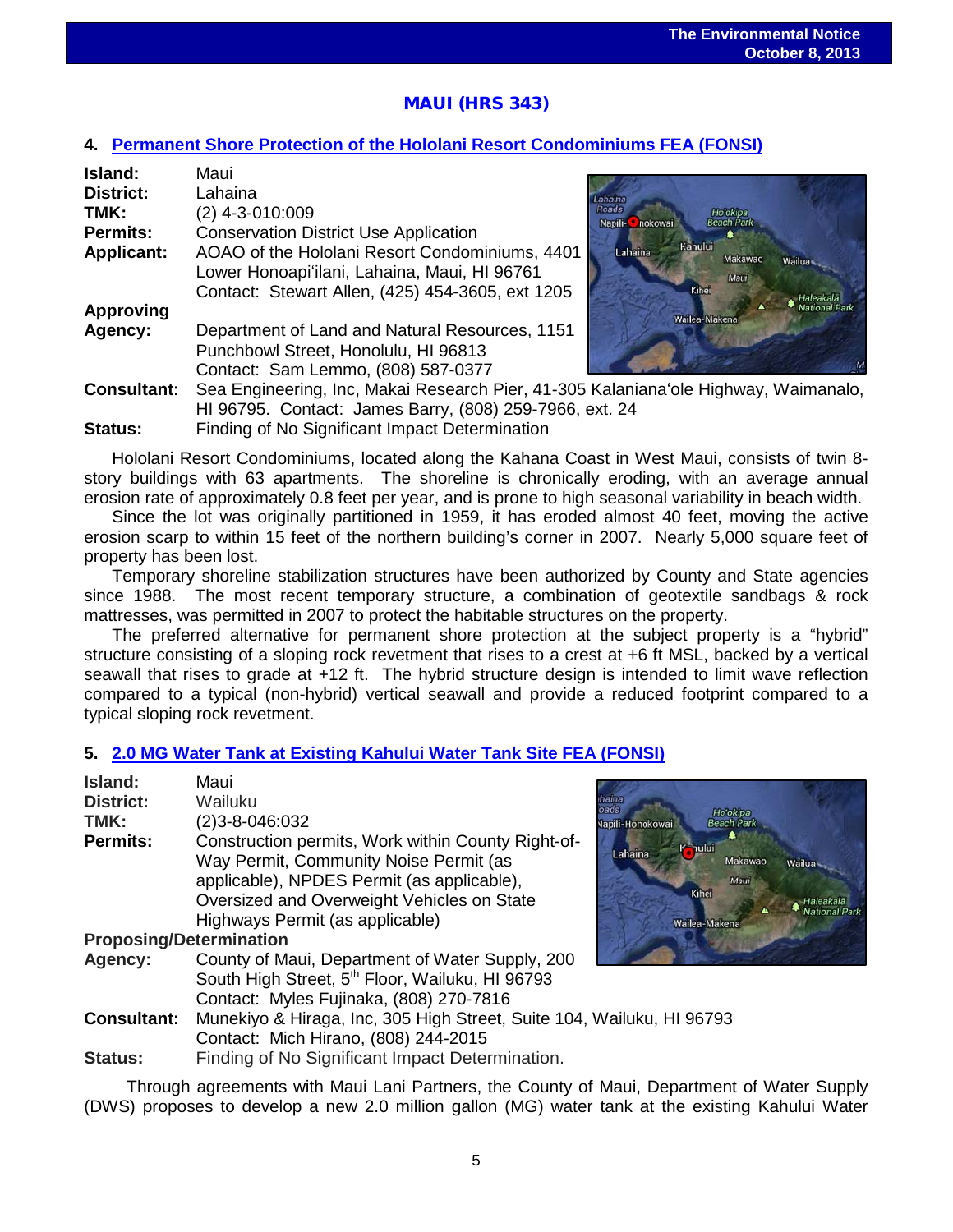#### **The Environmental Notice October 8, 2013**

 Tank Site on Waiinu Road in Wailuku. The proposed 2.0 MG water tank will serve Central Maui residents and businesses and is part of DWS' continuing efforts to upgrade the Central Maui Water System. The subject property is located on Waiinu Road in the vicinity of Sandhills Estates, Historic Sandhills, and the Maui Memorial Park Cemetery in Wailuku. An existing 1.5 MG, steel-constructed water tank is located on the northeastern portion of the subject property. The proposed 2.0 MG water tank will be located adjacent to and southwest of an existing 1.5 MG water tank. The proposed 2.0 MG water tank will be constructed of concrete and will measure 30 feet in height with a flat roof.

#### **6. [Proposed Wailuku Production Well Facility FEA \(FONSI\)](http://oeqc.doh.hawaii.gov/Shared%20Documents/EA_and_EIS_Online_Library/Maui/2010s/2013-10-08-MA-5B-FEA-Wailuku-Production-Well.pdf)**

| Island:                        | Maui                                                        |
|--------------------------------|-------------------------------------------------------------|
| <b>District:</b>               | Wailuku                                                     |
| TMK:                           | (2) 3-5-001:021 (por.), 091 (por.) and 100 (por.)           |
| <b>Permits:</b>                | <b>CWRM Pump Installation Permit and</b>                    |
|                                | <b>Construction Permits</b>                                 |
| <b>Proposing/Determination</b> |                                                             |
| Agency:                        | County of Maui, Department of Water Supply, 200             |
|                                | South High Street, 5 <sup>th</sup> Floor, Wailuku, HI 96793 |
|                                | Contact: Thomas Ochwat, (808) 270-7816                      |
| <b>Consultant:</b>             | Munekiyo & Hiraga, Inc, 305 High Street,                    |
|                                | Wailuku, HI 96793                                           |
|                                | Contact: Leilani Pulmano, (808) 244-2015                    |
| <b>Status:</b>                 | Finding of No Significant Impact Determination              |

haina  $oads$ Ho'okipa Napili-Honokowai **Beach Park** hului Lahaina Makawao Wailua -Mau Kihel Haleakalā **National Park** Wailea-Makena

The Maui County, Department of Water Supply (DWS) plans to construct improvements to the existing Wailuku Well to convert the facility from an exploratory well to a production well. Wailuku Well (Well No. 5230-04) was initially drilled as an exploratory well to determine if the site is an appropriate water source. Testing at the exploratory well indicated that the well is capable of producing 1.400 gallons per minute (gpm) with low drawdown, and as such, the well will be an excellent, dependable source of potable water.

The Wailuku Well is located within the Kehalani Mauka development above Old Wailuku Town on a subdivided portion of an undeveloped parcel identified by Tax Map Key (2)3-5-001:100 (Subdivision No. 3-B approved on June 28, 2013, File No. 3.2259). The well site lies approximately 1,000 feet to the south of the intersection of Main Street, Alu Road, and Iao Valley Road, and is about 200 feet to the northwest of the end of the Kehalani Mauka Parkway. A new transmission line, which will cross Parcel 100 and TMK (2)3-5-001:091 (por.), will connect the Wailuku Well to the Iao Tank Storage Facility on Alu Road located on TMK (2)3-5-001:021 (por.). Minor modifications to the existing Iao Tank Site Well on Parcel 21 will be implemented as part of the proposed project to accommodate inflows from the Wailuku Well.

## **7. [Schweitzer Shoreline Erosion Control](http://oeqc.doh.hawaii.gov/Shared%20Documents/EA_and_EIS_Online_Library/Maui/2010s/2013-10-08-MA-5E-FEA-Schweitzer-Shoreline-Erosion-Control-in-Lahaina.pdf) FEA (FONSI)**

| Island:<br><b>District:</b><br>TMK: | Maui<br>Lahaina<br>$(2)$ 4-3-015:001                                                                                                  |
|-------------------------------------|---------------------------------------------------------------------------------------------------------------------------------------|
| <b>Applicant:</b>                   | Henry Schweitzer and Diane Schweitzer, 1885<br>Lower Honoapi'ilani Road, Lahaina, HI 96761<br>Contact: Paul Mancini, (808) 874-8351   |
| <b>Approving</b>                    |                                                                                                                                       |
| Agency:                             | Office of Conservation and Coastal Lands,<br>Department of Land and Natural Resources,<br>Kalanimoku Building, 1151 Punchbowl Street, |



Room 131, Honolulu, HI 96813. Contact: Samuel Lemmo, (808) 587-0377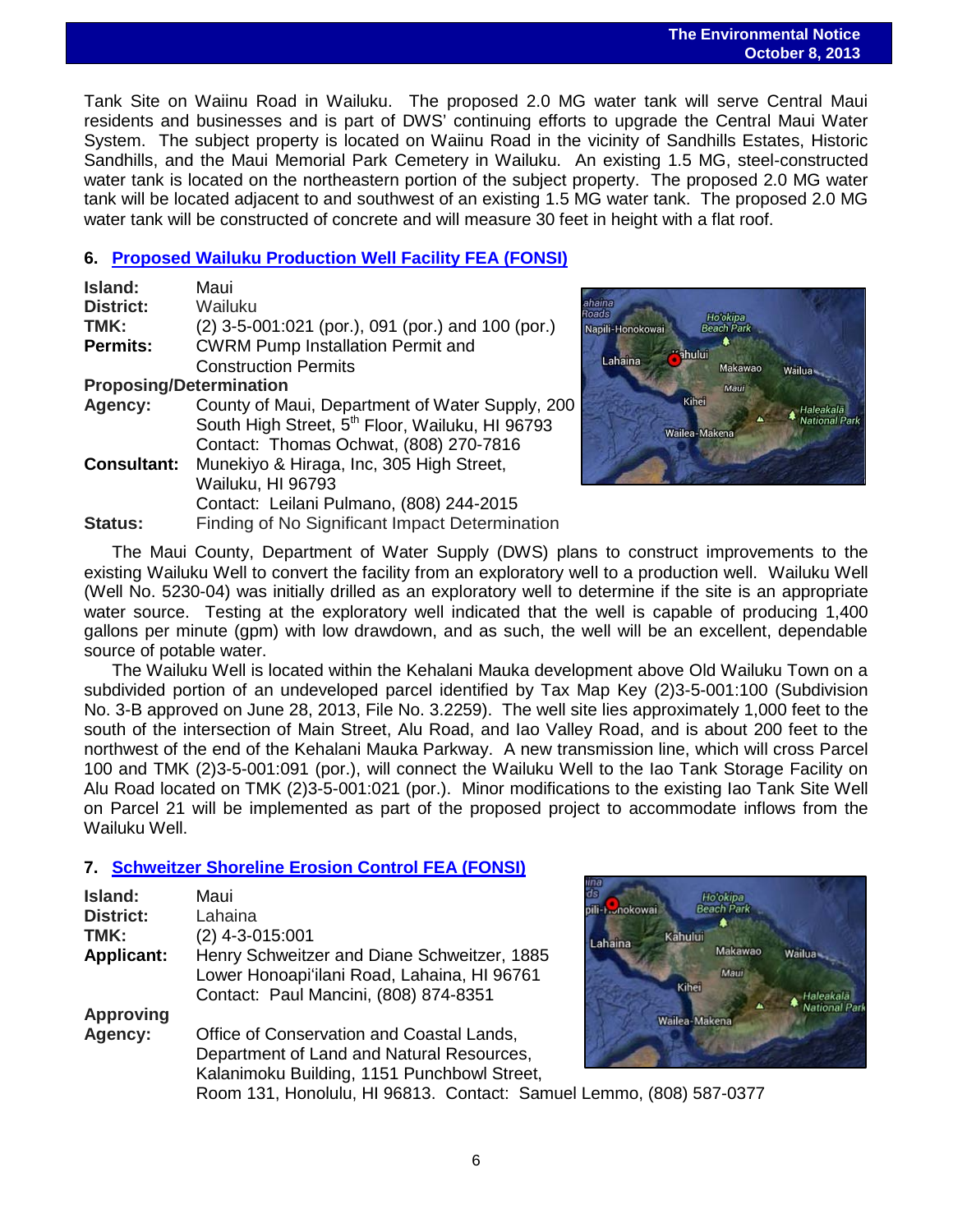## **Consultant:** Chris Hart & Partners, Inc, 115 North Market Street, Wailuku, HI 96793 Contact: R. Raymond Cabebe, (808) 242-1955 **Status:** Finding of No Significant Impact Determination

The property owner proposes to retain a seawall and stair structure that was constructed by a contractor on the subject property in 1980 on what was then understood to be private property and pursuant to permits applied for and issued by the County of Maui. It was discovered in 2012 that the contractor built the structure makai of a certified shoreline boundary that was obtained in 1980 for the purposes of obtaining the County of Maui permits.

The Board of Land and Natural Resources considered the circumstances under which the structure was constructed in 1980 and authorized the property owner to file for a Conservation District Use Permit in order to obtain an easement on the State of Hawaiʻi property.

The seawall and stairs are consistent with the existing walls to the north and south of the property and will protect the upland portion of the property from erosion due to storm waves and will also protect the beach and near shore waters from impacts related to eroded soils transported by wave action and/or inland runoff. Removal of the structure would result in erosion of the subject property and turbidity in near shore coastal waters.

## O**ʻ**AHU (HRS 343)

## **8. Hinode Building – [79 N. Beretania Street Addition FEA \(FONSI\)](http://oeqc.doh.hawaii.gov/Shared%20Documents/EA_and_EIS_Online_Library/Oahu/2010s/2013-10-08-OA-5B-FEA-Hinode-Building-79-N-Beretania-Street-Addition.pdf)**

| Island:            | Oʻahu.                                                                             |                                                  |
|--------------------|------------------------------------------------------------------------------------|--------------------------------------------------|
| District:          | Chinatown                                                                          |                                                  |
| TMK:               | $(1)1 - 7 - 4:19$                                                                  |                                                  |
| <b>Permits:</b>    | <b>Potential Building Permits</b>                                                  | North Shore                                      |
| <b>Applicant:</b>  | Duc Nguyen, 79 North Beretania Street, Honolulu, HI<br>96813                       | Wahiawa<br><b>Kahaluu</b><br>Mililani<br>Waianae |
| <b>Approving</b>   |                                                                                    | Nanakuli waipahu H3 Kaneohe<br>Kapolei           |
| Agency:            | Department of Planning and Permitting, City and County                             | Hot lulu                                         |
|                    | of Honolulu, 650 South King Street, 7 <sup>th</sup> Floor, Honolulu,               |                                                  |
|                    | HI 96813. Contact: Sery Berhanu, (808) 768-8033                                    |                                                  |
| <b>Consultant:</b> | Don Hibbard, 45-287 Kokokahi Place, Kaneohe, HI 96744. Contact: Don Hibbard, (808) |                                                  |
|                    | 542-6230                                                                           |                                                  |
| Status:            | Finding of No Significant Impact Determination                                     |                                                  |



A Finding of No Significant Impact (FONSI) has been issued for the construction of a third floor addition to an existing two-story historic building located at 79 North Beretania Street in Chinatown. Currently, the first floor of the subject building is vacant and the second floor, a three-bedroom unit, is occupied by the Applicant. The proposed 1,443 square-foot addition consists of a living room, two bedrooms, two bathrooms, a kitchen and a laundry area. It will be accessed from the second floor through an existing stairway. This addition will occupy approximately the rear two-thirds of the roof area and will have a low pitched shed roof. Construction-related air and noise impacts will be shortterm in nature. The Proposed Action is not anticipated to result in significant impacts to environmental resource areas. The implementation of standard Best Management Practices will ensure no significant impacts occur. The Proposed Action would have no indirect, secondary, or cumulative impacts to any environmental resource areas. A FONSI has been issued.

## **9. [Kapalama Container Terminal Second Draft EIS](http://oeqc.doh.hawaii.gov/Shared%20Documents/EA_and_EIS_Online_Library/Oahu/2010s/2013-10-08-OA-5B-Second-DEIS-Kapalama-Container-Terminal.pdf)**

| Island:   | Oʻahu.                                                                                       |
|-----------|----------------------------------------------------------------------------------------------|
| District: | Honolulu                                                                                     |
| TMK:      | Kapālama site: 1-2-25: 02, 09, 12, 16, 17, 30, 40, 42, 44 to 47, 49 to 53, 55, 58 to 68, 71, |
|           | 73, 74 to 78, 80, 82, 83, 86, 88, 92, 94, 97, 98, 108 to 112, and portions of 11 and 54;     |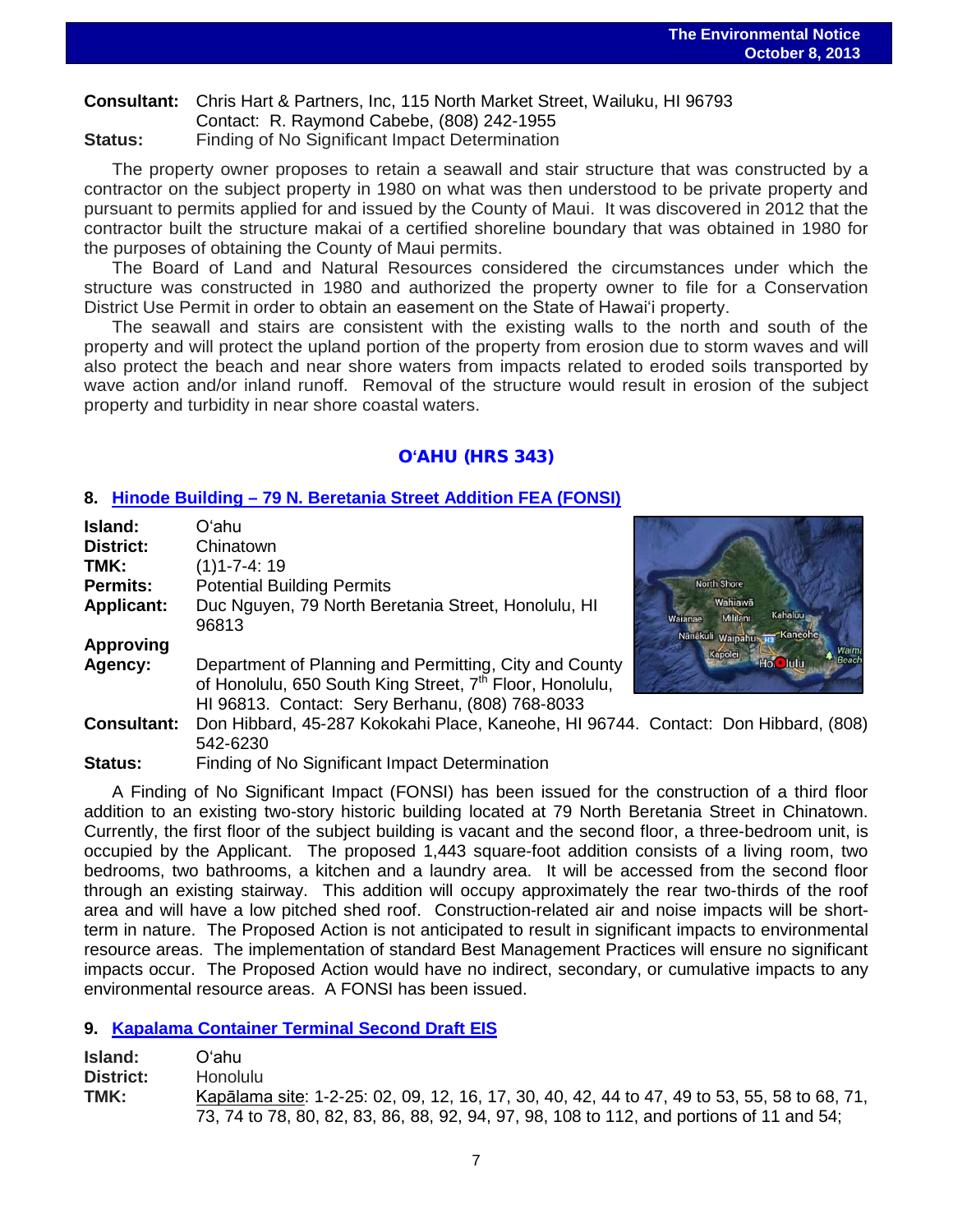#### **The Environmental Notice October 8, 2013**

|                                                                                       | and 1-5-32: portions of 2, 8 and 43; and Pier 24-28 site:                                                                                                                                                                                                                |                                                                                                                       |
|---------------------------------------------------------------------------------------|--------------------------------------------------------------------------------------------------------------------------------------------------------------------------------------------------------------------------------------------------------------------------|-----------------------------------------------------------------------------------------------------------------------|
|                                                                                       | 1-5-38: 11, 17, 55, 72, 73, 74, and portions of 1, 4 and 5.                                                                                                                                                                                                              |                                                                                                                       |
| <b>Permits:</b>                                                                       | U.S. Department of the Army Permit (Clean Water Act<br>Section 404); Marine Protection Research and<br>Sanctuaries Act, Section 103 Permit; Rivers and Harbors<br>Act, Section 10 and 14 Permits; and National Pollutant<br>Discharge Elimination System (NPDES) Permit. | North Shore<br>Wahiawā<br>Kahaluu<br>Mililani<br>Waianae<br>Nanakuli waipahu H3 Kaneohe<br>Kapolei<br><b>H</b> jolulu |
| <b>Proposing/Determination</b>                                                        |                                                                                                                                                                                                                                                                          |                                                                                                                       |
| Agency:                                                                               | Department of Transportation, Harbors Division, 79 S                                                                                                                                                                                                                     |                                                                                                                       |
|                                                                                       | Nimitz Hwy, Honolulu, HI 96813. Contact: Carter Luke, (808) 587-1862                                                                                                                                                                                                     |                                                                                                                       |
| <b>Accepting</b>                                                                      |                                                                                                                                                                                                                                                                          |                                                                                                                       |
| <b>Authority:</b>                                                                     | Governor, State of Hawai'i, c/o Office of Environmental Quality Control                                                                                                                                                                                                  |                                                                                                                       |
| <b>Consultant:</b><br>Belt Collins Hawaii LLC, 2153 N King Street, Honolulu, HI 96819 |                                                                                                                                                                                                                                                                          |                                                                                                                       |
|                                                                                       | Contact: Joanne Hiramatsu, (808) 521-5361                                                                                                                                                                                                                                |                                                                                                                       |
| <b>Status:</b>                                                                        | Statutory 45-day public review and comment period starts, comments are due on<br>November 22, 2013. Send comments to the proposing agency and consultant.                                                                                                                |                                                                                                                       |

The State of Hawai'i Department of Transportation, Harbors Division, is proposing to develop a new container terminal at the former Kapalama Military Reservation (Kapālama site) in Honolulu Harbor to increase existing overseas container terminal capacity for the state. The Proposed Action consists of the development of a new pier with berthing capacity for two container ships and an approximately 94 acre container yard with necessary support buildings, entry and exit gates, security fencing, parking, gantry cranes, container-handling equipment, on-site utilities, outdoor lighting, and other ancillary facilities. Improvements will also include widening an adjacent slip for inter-island barges and strengthening a pier for heavy loading and unloading operations. A direct access connection to an adjacent inter-island barge service at Auiki Street would provide efficient container transfers for neighbor island shipments and reduce traffic impacts on local streets. The truck ingress and egress for the container yard will be located on Sand Island Access Road. Also, the Proposed Action will include land improvements associated with Piers 24 through 28 to accommodate maritime-dependent operators currently at the Kapālama site.

The Proposed Action is needed to accommodate the anticipated demand of overseas cargo volumes associated with projected growth of the state of Hawai'i through 2039. Construction at the Kapālama site is expected to begin in 2014, after design is finalized and permits are secured. Completion is anticipated in 2016.

#### **10. Maʻ[akua Well Unit No. 2](http://oeqc.doh.hawaii.gov/Shared%20Documents/EA_and_EIS_Online_Library/Oahu/2010s/2013-10-08-OA-5B-FEA-Maakua-Wells-Unit-Number-2.pdf) FEA (FONSI)**

| Island:                        | Oʻahu                                                |
|--------------------------------|------------------------------------------------------|
| <b>District:</b>               | Ko'olauloa                                           |
| TMK:                           | $(1)$ 5-4-005: por. 001                              |
| <b>Permits:</b>                | Conservation District Use Permit; Permit for Use of  |
|                                | State Lands; Water Use Permit; Pump Installation     |
|                                | Permit; Well Construction Permit; National Pollutant |
|                                | Discharge Elimination System (NPDES) Permit;         |
|                                | Noise Permit                                         |
| <b>Proposing/Determination</b> |                                                      |



| Board of Water Supply, City & County of Honolulu, 630 South Beretania Street,                          |
|--------------------------------------------------------------------------------------------------------|
| Honolulu, HI 96843. Contact: Rian Adachi, (808) 748-5943                                               |
| <b>Consultant:</b> R.M. Towill Corporation, 2024 North King Street, Suite 200, Honolulu, HI 96819-3494 |
| Contact: Chester Koga, (808) 842-1133                                                                  |
| Finding of No Significant Impact Determination                                                         |
|                                                                                                        |

The Board of Water Supply (BWS) proposes to develop the Ma'akua Well Unit No. 2 to improve the reliability of the station. The new well will be constructed adjacent to an existing well on a 1 acre site.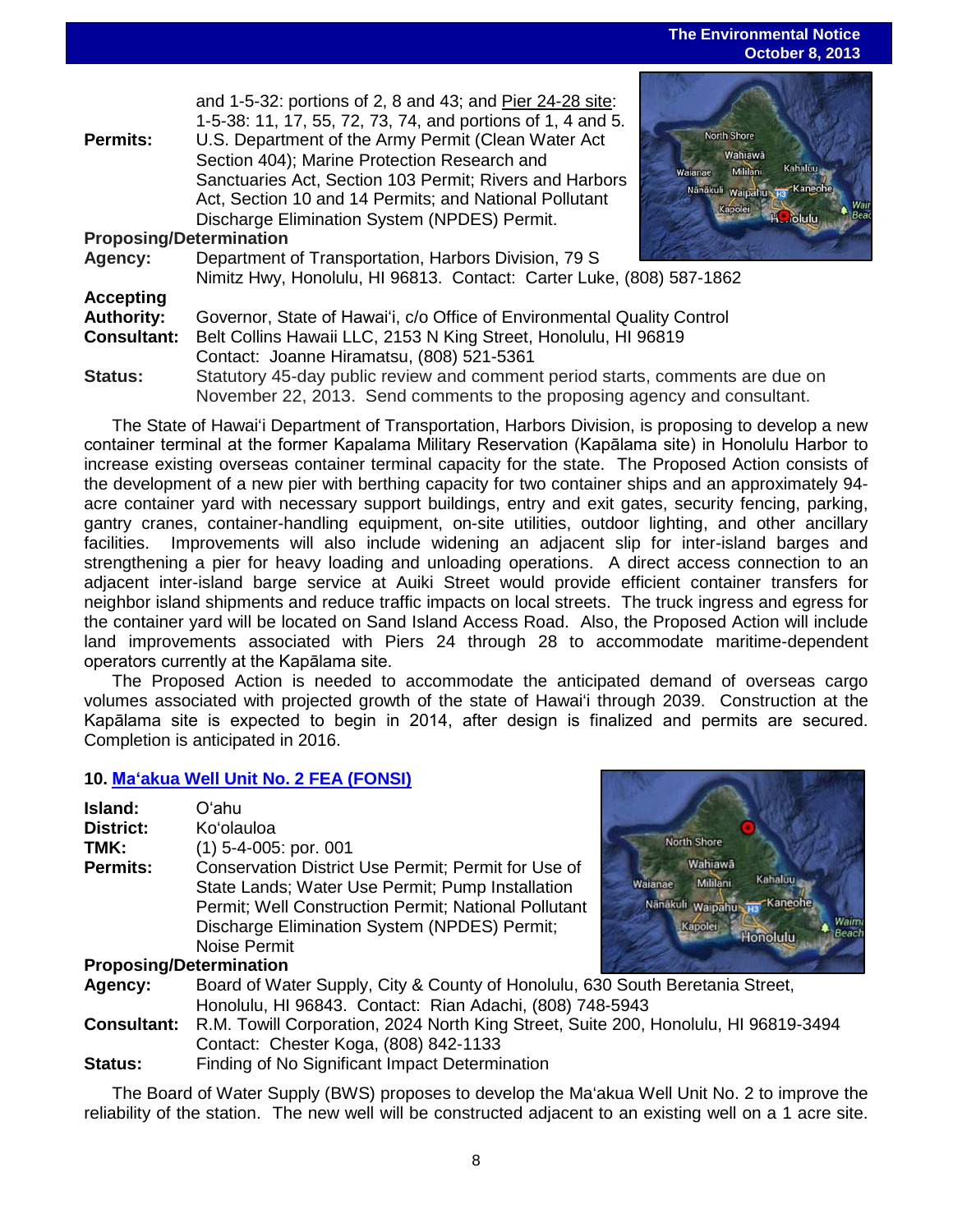Access to the well site is from Kamehameha Highway in Hau'ula. No increase in potable water yield from the site will be required. An Erosion Control Plan (ECP) will provide measures to control stormwater runoff from the project site. NPDES permits for the discharge of effluent into State receiving waters may be required for hydrotesting and well test water. A Best Management Practices (BMPs) Plan will also be prepared to mitigate potential discharges of pollutants into receiving waters. The direct impacts related to construction activities will be contained within the property and should not create any indirect, secondary or cumulative impacts within the property or to adjacent properties. Once the well is placed into operations, maintenance will be performed by BWS personnel on a periodic basis.

The proposed well development is not expected to result in significant adverse impacts to geology, soils, hydrology, stream flow, biological resources, air quality, natural hazards, cultural resources, socioeconomics, or land uses as the site was previously graded and is currently fenced. Minimal impacts may consist of minor traffic, noise and air quality disturbances to occasional hikers and hunters that may traverse the immediate surrounding area of the site. Local residents, however, are not anticipated to be adversely affected.

## **11. [Ohulehule Forest Conservancy Cacao Farm Project FEA \(FONSI\)](http://oeqc.doh.hawaii.gov/Shared%20Documents/EA_and_EIS_Online_Library/Oahu/2010s/2013-10-08-OA-5E-FEA-Ohulehule-Forest-Conservancy-Cacao-Farm.pdf)**

| Island:                              | Oʻahu                                                                                                                                                                                                                                                                                                         |                                                                                                                             |
|--------------------------------------|---------------------------------------------------------------------------------------------------------------------------------------------------------------------------------------------------------------------------------------------------------------------------------------------------------------|-----------------------------------------------------------------------------------------------------------------------------|
| <b>District:</b>                     | Ko'olaupoko                                                                                                                                                                                                                                                                                                   |                                                                                                                             |
| TMK:                                 | $(1)$ 4-8-006:001                                                                                                                                                                                                                                                                                             |                                                                                                                             |
| <b>Permits:</b><br><b>Applicant:</b> | <b>Conservation District Use Permit, National Pollutant</b><br>Discharge Elimination Permit, as applicable, Noise Permit,<br>as applicable, City and County of Honolulu Grading Permit<br>Öhulehule Forest Conservancy, LLC, 1236 A'alapapa<br>Drive, Kailua, HI 96734<br>Contact: Paul Zweng, (808) 377-1947 | <b>North Shore</b><br>Wahiawā<br><b>Kahaluu</b><br>Mililani<br>Wajanae<br>Nänäkuli waipahu Ha Kaneoh<br>Kapolei<br>Honolulu |
| <b>Approving</b>                     |                                                                                                                                                                                                                                                                                                               |                                                                                                                             |
| Agency:                              | Office of Conservation and Coastal Lands, Department of Land and Natural Resources,<br>Kalanimoku Building, 1151 Punchbowl Street, Room 131, Honolulu, HI 96813<br>Contact: Samuel Lemmo, (808) 587-0377                                                                                                      |                                                                                                                             |
| <b>Consultant:</b>                   | Townscape, Inc, 900 Fort Street Mall, Suite 1600, Honolulu, HI 96813<br>Contact: Bruce Tsuchida, (808) 244-2015                                                                                                                                                                                               |                                                                                                                             |
| <b>Status:</b>                       | Finding of No Significant Impact Determination.                                                                                                                                                                                                                                                               |                                                                                                                             |

The Ōhulehule Forest Conservancy, LLC is proposing to create a five (5) acre pilot cacao agroforestry farm for future commercial operations. The project will consist of establishing basic site infrastructure such as roads and irrigation, developing and constructing an on-site plant nursery to establish cacao seedlings and other native plants, to develop a commercial fermentation and drying facility to process the harvested cacao, and to prepare and develop a five (5) acre shaded cacao farm.

The overall goal of the cacao farm project is to operate a profitable, organically-based cacao farm using agroforestry principles. A secondary goal of the overall cacao farm project is the creation of a Waiāhole-Waikāne cacao appellation which may permit the cacao harvested in this area to command premium prices. The five (5) acre pilot farm project is also being proposed to provide the Ōhulehule Forest Conservancy vital information and data necessary to determine successful farming techniques in this area and to assess whether commercial cacao production in Waikāne Valley is feasible.







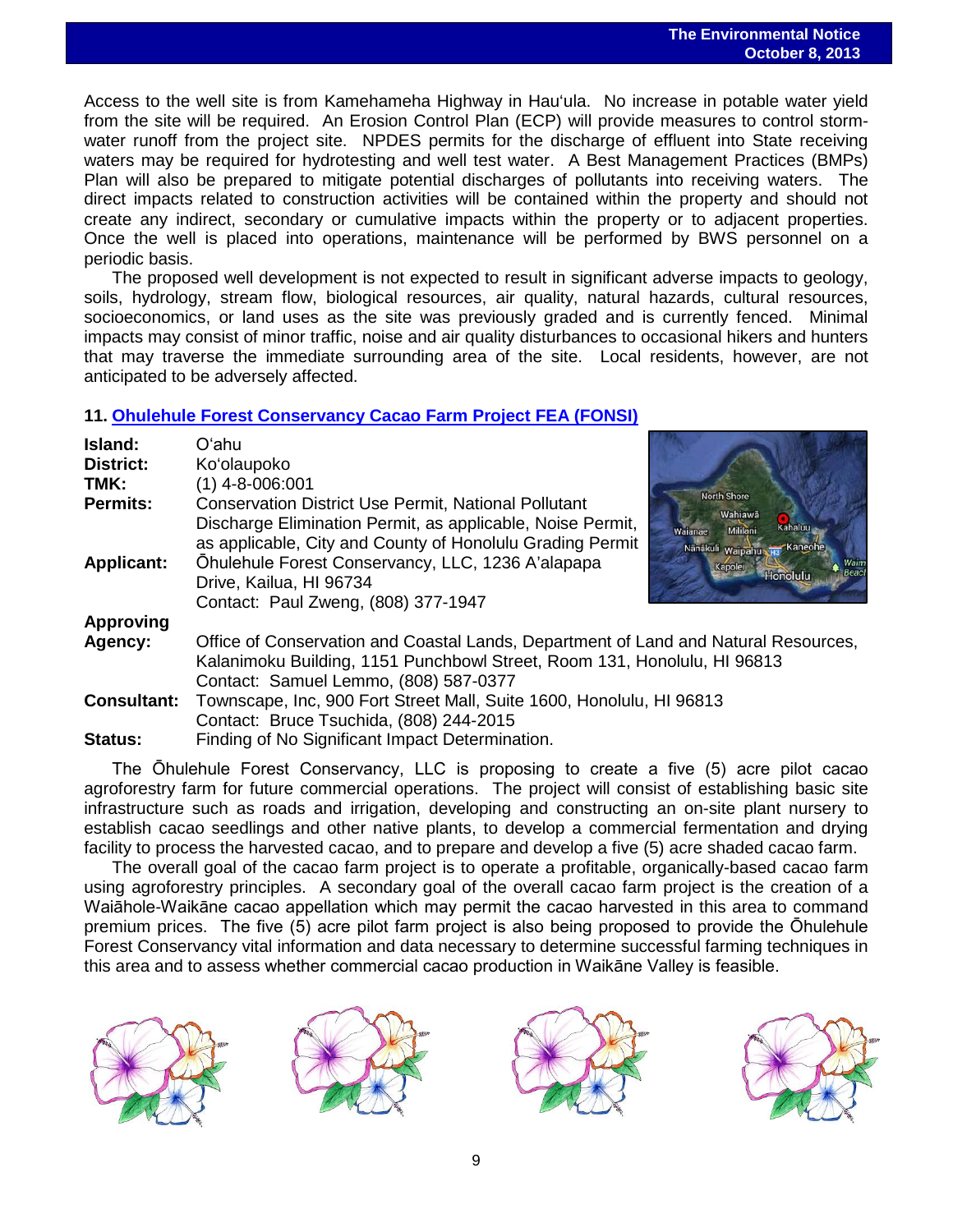## KAUA**ʻ**I (HRS 343)

## **12. [Anahola Solar Project](http://oeqc.doh.hawaii.gov/Shared%20Documents/EA_and_EIS_Online_Library/Kauai/2010s/2013-10-08-KA-5E-FEA-Anahola-Solar-Project.pdf) FEA (FONSI)**

| Island:            | Kaua'i                                                                                                                                                                                                            |
|--------------------|-------------------------------------------------------------------------------------------------------------------------------------------------------------------------------------------------------------------|
| <b>District:</b>   | Kawaihau                                                                                                                                                                                                          |
| TMK:               | (4)4-7-004:002                                                                                                                                                                                                    |
| Permits:           | Na Pali Coast<br>Noise permit; Construction on a State Highway Permit;<br><b>State Park</b><br>Grading Permit; Building Permit (Service Center only);<br>Well Construction and Pump Installation Permit<br>Kaua'i |
| <b>Applicant:</b>  | Kapa<br>Kaua'i Island Utility Cooperative, 4463 Pāhe'e Street,<br>Polihale<br><b>State Park</b><br>Līhu'e, HI 96766-2000<br>Lihue<br>Contact: Brad Rockwell, (808) 246-8289                                       |
| <b>Approving</b>   | Koloa                                                                                                                                                                                                             |
| Agency:            | Department of Hawaiian Home Lands, 91-5420 Kapolei                                                                                                                                                                |
|                    | Parkway, Kapolei, HI 96707. Contact: Linda Chinn, (808) 620-9451                                                                                                                                                  |
| <b>Consultant:</b> | Planning Solutions, Inc, 210 Ward Avenue, Suite 330, Honolulu, HI 96814<br>Contact: Perry White, (808) 550-4483                                                                                                   |
| Status:            | Finding of No Significant Impact Determination.                                                                                                                                                                   |

KIUC is planning to construct, operate, and maintain a 12 megawatt photovoltaic facility, a substation, and a baseyard/customer service center. The project facilities would occupy 60 acres on a portion of a 422-acre parcel (TMK (4) 4-7-004:002) owned by the Department of Hawaiian Home Lands (DHHL), in Anahola, Kaua'i. The proposed facilities include:

- 1. A 53-acre photovoltaic facility, including panels, inverters, and transformers.
- 2. An adjacent 2-acre substation used for control equipment and to boost the power from the 12 kilovolts (kV) delivered by the PV system to the 57/69 kV voltage of KIUC's electrical transmission system. An integral Battery Energy Storage System (BESS) will be constructed within the proposed substation.
- 3. A 5-acre service center with an access drive, parking, 5 truck bays, and storage yard. The parcel was formerly used for sugarcane cultivation, but is currently fallow. DHHL must grant a General Lease to KIUC for the proposed project; this constitutes an applicant action, making the proposed project subject to State of Hawai'i Revised Statutes, Chapter 343. KIUC intends to seek financing from the US Department of Agriculture (USDA) Rural Utilities Service (RUS) for the proposed project, making it a federal action subject to NEPA compliance.

#### **13. [Kekaha Landfill - Phase II Vertical Expansion FEA \(FONSI\)](http://oeqc.doh.hawaii.gov/Shared%20Documents/EA_and_EIS_Online_Library/Kauai/2010s/2013-10-08-KA-5B-FEA-Kekaha-Landfill-Phase-II-Vertical-Expansion.pdf)**

| Island:                        | Kauaʻi                                                                            |                      |  |
|--------------------------------|-----------------------------------------------------------------------------------|----------------------|--|
| District:                      | Waimea                                                                            | <b>Na Pali Coast</b> |  |
| TMK:                           | 1-2-002:009 and 1-2-002:001                                                       | <b>State Park</b>    |  |
| <b>Permits:</b>                | Solid Waste Management Permit; Initial Covered Source                             |                      |  |
|                                | Air Permit; Title V Air Permit; Special Management Area                           | Kaua'i<br>Kapaa      |  |
|                                | Permit (Cell 2 only)                                                              |                      |  |
| <b>Proposing/Determination</b> |                                                                                   | Lihue                |  |
| Agency:                        | County of Kaua'i, Department of Public Works, Solid                               |                      |  |
|                                | Waste Division, 4444 Rice Street, Suite 275, Līhu'e, HI                           | Koloa                |  |
|                                | 96766. Contact: Troy Tanigawa, (808) 241-4992                                     |                      |  |
| <b>Consultant:</b>             | AECOM Technical Services, Inc, 1001 Bishop Street, Suite 1600, Honolulu, HI 96813 |                      |  |
|                                | Contact: Julie Zimmerman, (808) 356-5392                                          |                      |  |
| Status:                        | Finding of No Significant Impact Determination                                    |                      |  |

The County of Kauaʻi, Department of Public Works, Solid Waste Division, is proposing a vertical expansion of the Kekaha Landfill (KLF) on the Island of Kauaʻi, Hawaiʻi. The proposed action is to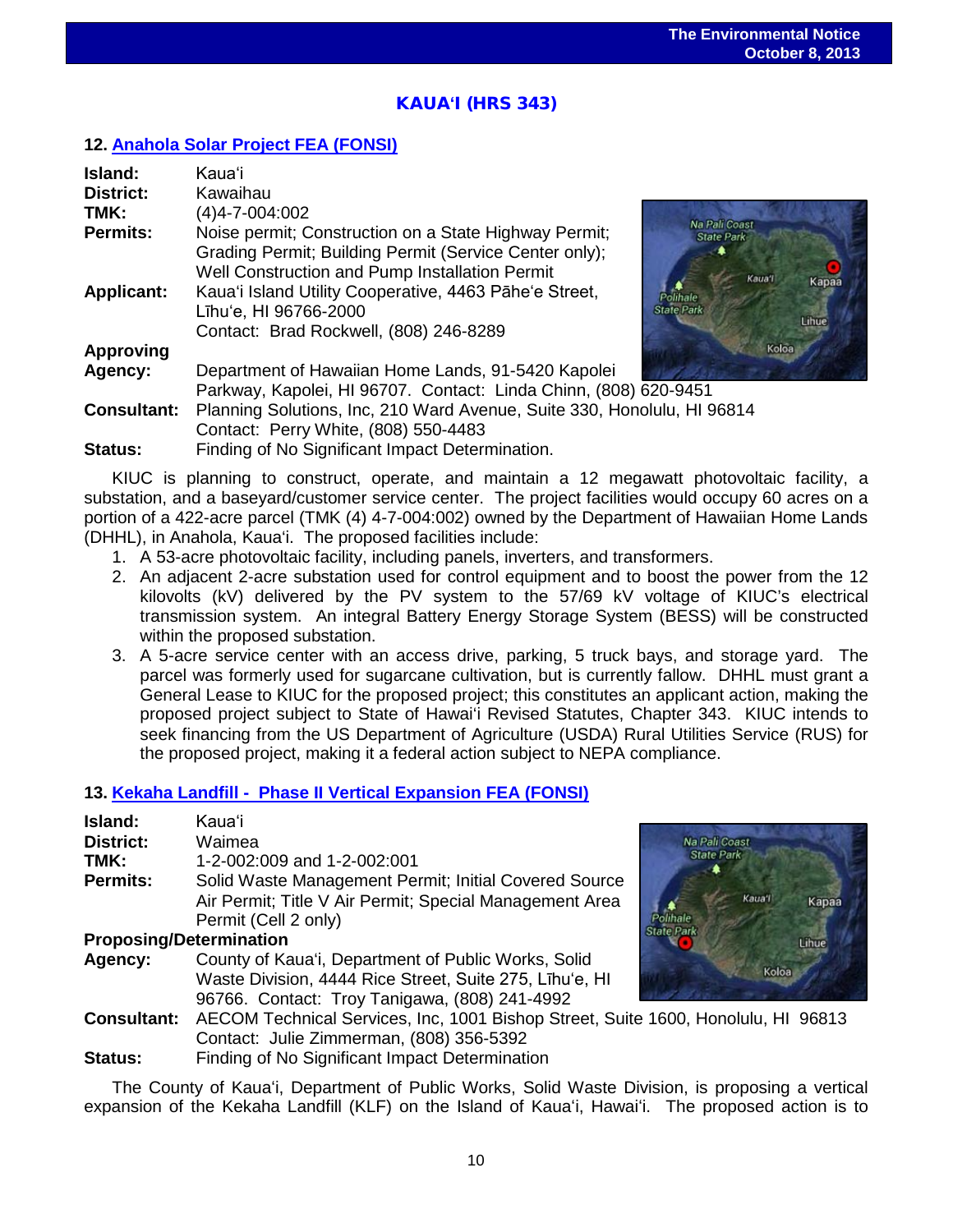vertically expand the currently permitted Phase II/Cell 1 area and the proposed Cell 2 lateral expansion, thereby prolonging the life of the KLF, which is the only permitted municipal solid waste landfill on the Island of Kauaʻi. The currently-permitted KLF Phase II is projected to reach capacity in early 2014, at which time the Island of Kauaʻi would be without a landfill for the safe disposal of municipal solid waste. The lack of a permitted municipal solid waste landfill would result in adverse effects on the environment and public health.

To determine whether the proposed action would have a significant impact on the human, natural, or historic environments, the project, its anticipated direct and indirect effects, and the short-term, long term, and cumulative impacts have been evaluated. Based on the analysis and resources evaluated, a Finding of No Significant Impact has been determined.

## COASTAL ZONE MANAGEMENT NOTICES

## Special Management Area (SMA) Minor Permits

The SMA Minor permits below have been approved (HRS 205A-30). For more information, contact the County/State Planning Department. Honolulu (768-8014); Hawaiʻi (East HI 961-8288, West HI 323-4770); Kauaʻi (241-4050); Maui (270-7735); Kakaʻako or Kalaeloa Community Development District (587-2841).

| Location (TMK)                                                                                                                                                                                                            | <b>Description (File No.)</b>                                                                                   | <b>Applicant/Agent</b>                                          |  |
|---------------------------------------------------------------------------------------------------------------------------------------------------------------------------------------------------------------------------|-----------------------------------------------------------------------------------------------------------------|-----------------------------------------------------------------|--|
| Hawai'i: South Kohala (6-9-002: 004, 024<br>and 025)                                                                                                                                                                      | Unpermitted Rock Walls and Landscaping<br>Improvements and Relocation of the<br>Unpermitted Gazebo (SMM 13-282) | Lyon Associates, Inc. & American<br>Bank                        |  |
| Hawai'i: (3-6-002: 013, 024, 026, 038; 5-2-<br>001: 016; 5-7-003: 013; 6-2-002: 008; 7-3-<br>063: 012; 7-5-005: 083; 7-5-018: 020; 7-7-<br>008: 017, 035, 106, 107; 7-8-014: 001; 8-6-<br>013: 020-025, 028-031, 046-048) | Installation of Rescue Tube Device(s) and<br>Appurtenant Mounting Support and Signage<br>(SMM 13-284)           | County of Hawai'i, Department of<br><b>Parks and Recreation</b> |  |
| Maui: Kihei (2-2-024: 023)                                                                                                                                                                                                | Solar Support Structures (SM2 20120083)                                                                         | <b>BSE PV LLC</b>                                               |  |
| Maui: (4-4-014: 004)                                                                                                                                                                                                      | Fire Pit Renovations (SM2 20130102)                                                                             | Lawrence W. Cunha Jr.                                           |  |
| Maui: Lahaina (4-6-031: 011)                                                                                                                                                                                              | Interior Remodel (SM2 20130103)                                                                                 | Robert Walker                                                   |  |
| Maui: Kihei (3-9-003: 003)                                                                                                                                                                                                | Shade Structure (SM2 20130104)                                                                                  | Joe Finland                                                     |  |
| O'ahu: Pohakulana Place (1-1-072: 056)                                                                                                                                                                                    | Installation of Three 2,000-gallon LPG Tanks<br>for an Existing Airline Catering Facility<br>(2013/SMA-29)      | State of Hawai'i, Department of<br>Transportation               |  |

## Federal Consistency Review

The Hawaiʻi Coastal Zone Management (CZM) Program has received the following federal action to review for consistency with the CZM objectives and policies in Chapter 205A, Hawaiʻi Revised Statutes. This public notice is being provided in accordance with section 306(d)(14) of the National Coastal Zone Management Act of 1972, as amended. For general information about CZM federal consistency, please call John Nakagawa with the Hawaiʻi CZM Program at 587-2878. For neighbor islands, use the following toll free numbers: Lānaʻi & Molokaʻi 468-4644 x72878; Kauaʻi 274-3141 x72878; Maui 984- 2400 x72878; or Hawaiʻi 974-4000 x72878. For specific information or questions about an action listed below, please contact the CZM staff person identified for each action. Federally mandated deadlines require that comments be received by the date specified for each CZM consistency review. Comments may be submitted by mail, electronic mail, or fax as indicated below:

#### *Mail*: Office of Planning

Department of Business, Economic Development and Tourism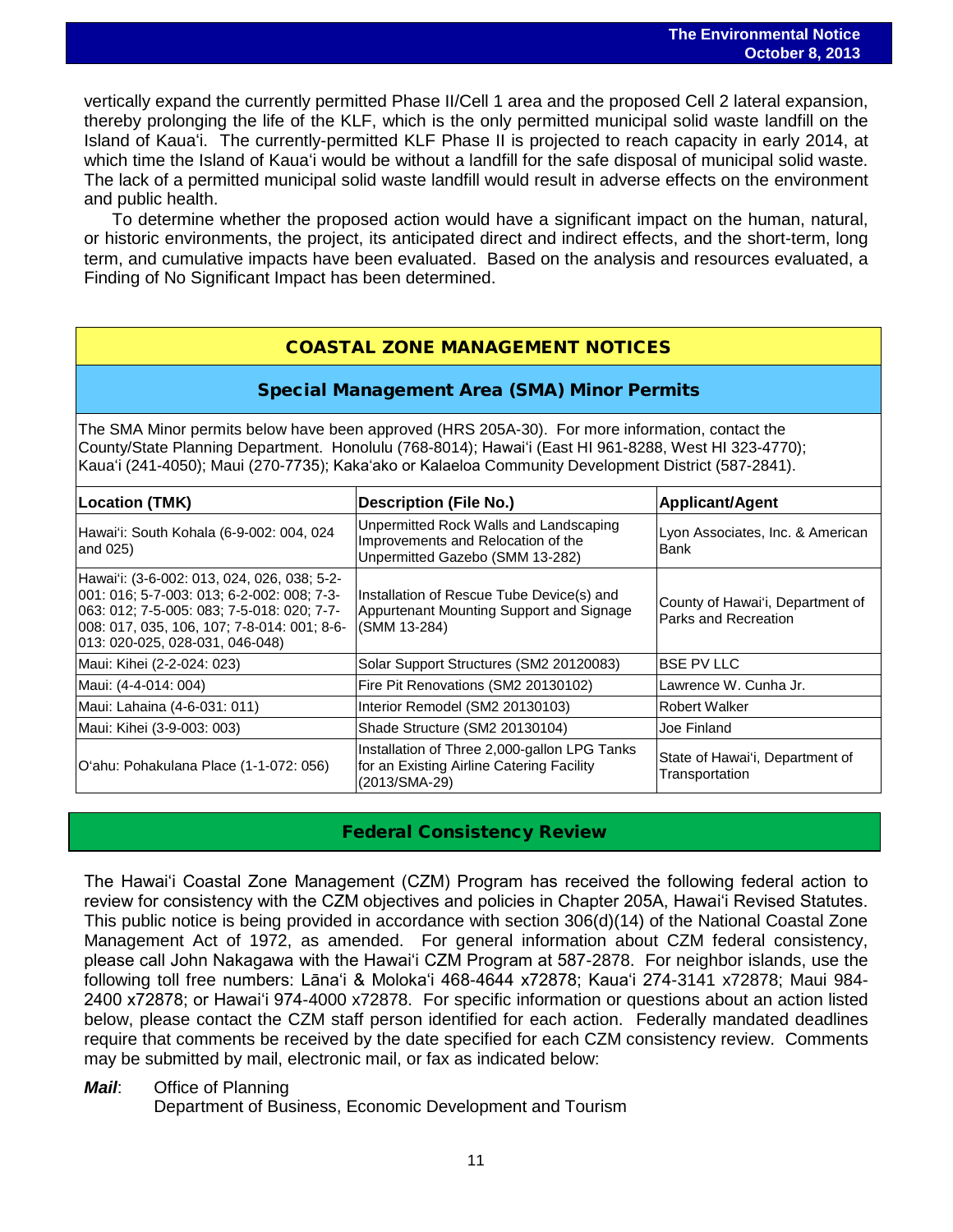PO Box 2359 Honolulu, HI 96804 *Email*: jnakagaw@dbedt.hawaii.gov *Fax*: (808) 587-2899

**Ko ʻOlina Lagoons 10-Year Maintenance Plan, ʻEwa, Oaʻhu**

| <b>Applicant:</b>       | Ko 'Olina Community Association                                                                                                                                                                                                                                                                                                                                                                                                                                                                                                                                                                                                                                                                                                                                                                                                                                                                                                         |
|-------------------------|-----------------------------------------------------------------------------------------------------------------------------------------------------------------------------------------------------------------------------------------------------------------------------------------------------------------------------------------------------------------------------------------------------------------------------------------------------------------------------------------------------------------------------------------------------------------------------------------------------------------------------------------------------------------------------------------------------------------------------------------------------------------------------------------------------------------------------------------------------------------------------------------------------------------------------------------|
| <b>Contact:</b>         | Christopher Conger (808) 259-7966                                                                                                                                                                                                                                                                                                                                                                                                                                                                                                                                                                                                                                                                                                                                                                                                                                                                                                       |
| <b>Federal Action:</b>  | <b>Federal Permit</b>                                                                                                                                                                                                                                                                                                                                                                                                                                                                                                                                                                                                                                                                                                                                                                                                                                                                                                                   |
| <b>Federal Agency:</b>  | US Army Corps of Engineers, Honolulu District                                                                                                                                                                                                                                                                                                                                                                                                                                                                                                                                                                                                                                                                                                                                                                                                                                                                                           |
| <b>Proposed Action:</b> | Implement a 10-year maintenance plan for the four existing Ko Olina Lagoons to<br>restore the design depth of each lagoon through sediment management in order<br>to maximize the daily exchange of water and to maintain sustainable slopes on<br>the beach face. Sand management would include primary maintenance using<br>heavy machinery, spot maintenance, and sand pushing. Primary maintenance<br>would be conducted on an 18-36 month cycle using a long reach excavator to<br>dredge 1,000-3,200 cubic yards of sand from each lagoon floor and a bulldozer<br>to redistribute the dredged sand onto the beach face. Spot maintenance would<br>occur on an as needed basis using a small hydraulic dredge operated from a<br>pontoon, involving 60-100 cubic yards per day. Sand pushing would occur every<br>3-4 months, using bobcat-type machinery, to counter the gradual, natural<br>slumping of sand on the beach face. |
| Location:               | Ko 'Olina, 'Ewa, O'ahu                                                                                                                                                                                                                                                                                                                                                                                                                                                                                                                                                                                                                                                                                                                                                                                                                                                                                                                  |
| TMK:                    | $(1)$ 9-1-57: 3, 8, 12, 16                                                                                                                                                                                                                                                                                                                                                                                                                                                                                                                                                                                                                                                                                                                                                                                                                                                                                                              |
| <b>CZM Contact:</b>     | John Nakagawa (808) 587-2878, jnakagaw@dbedt.hawaii.gov                                                                                                                                                                                                                                                                                                                                                                                                                                                                                                                                                                                                                                                                                                                                                                                                                                                                                 |
| <b>Comments Due:</b>    | October 22, 2013                                                                                                                                                                                                                                                                                                                                                                                                                                                                                                                                                                                                                                                                                                                                                                                                                                                                                                                        |

## SHORELINE NOTICES

#### **Shoreline Certification Applications**

The shoreline certification applications above are available for review at the DLNR Offices on Kauaʻi, Hawaiʻi, Maui, and Honolulu, 1151 Punchbowl Street, Room 220 (HRS 205A-42 and HAR 13-222-12). All comments shall be submitted in writing to the State Land Surveyor, 1151 Punchbowl Street, Room 210, Honolulu, HI 96813 and postmarked no later than 15 calendar days from the date of the public notice of the application. For more information, call Ian Hirokawa at 587-0420.

| <b>File No.</b> | Date    | Location                                                                                                                                                                          | Applicant/Owner                                                    | <b>TMK</b>  |
|-----------------|---------|-----------------------------------------------------------------------------------------------------------------------------------------------------------------------------------|--------------------------------------------------------------------|-------------|
| OA-1545         | 9/13/13 | Lot 25 (Map 7) Land Court Consolidation 23<br>situate at Kaipapau, Ko'olauloa, O'ahu<br>Address: 54-3 Haukoi Place<br>Purpose: Determine building setback line                    | Stephen T. Angeles/<br>Stephen T. Angeles                          | 5-4-012:014 |
| OA-1546         | 9/19/13 | Lot 56 as shown on Map 1 of Land Court<br>Application 609 situate at Mokuleia, Waialua,<br>lOʻahu<br>Address: 68-287 Crozier Loop<br>Purpose: Building setback requirement        | Jaime F. Alimboyoguen/<br>William Angel & Michael<br>Montgomery    | 6-8-005:018 |
| <b>OA-1547</b>  | 9/20/13 | Lot 118 as shown on Land Court Application<br>1095 (Map 10) situate at Kawela Beach Lots,<br>Koʻolauloa. Oʻahu<br>Address: 57-441 Honokawela Drive<br>Purpose: Permitting purpose | Towill, Shigeoka &<br>Associates, Inc./ Modern<br>Development, LLC | 5-7-003:042 |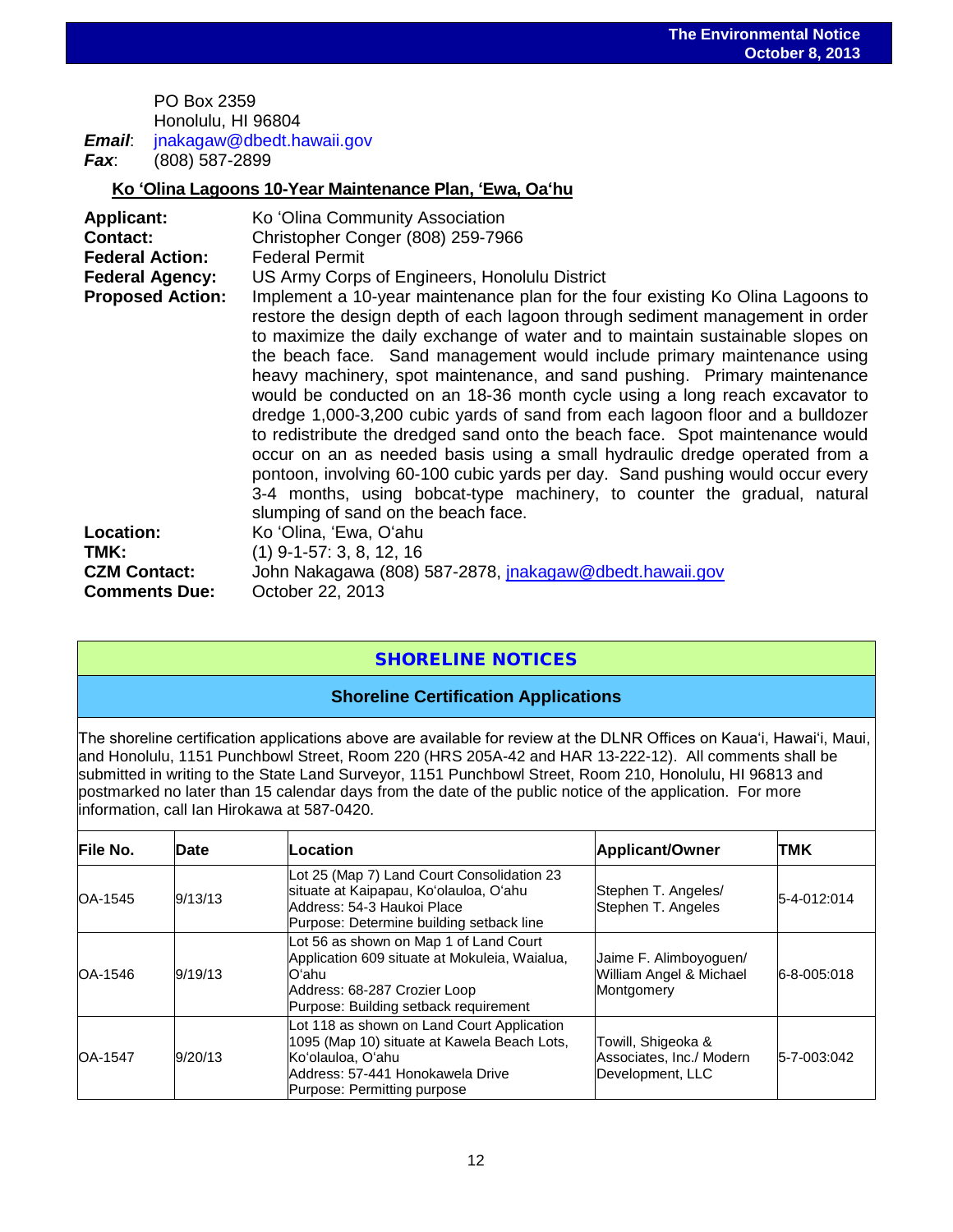|               |         |                                                                                                                                                                                                                                                                                                                    |                                                                           | UULUNUI ULLUIU            |
|---------------|---------|--------------------------------------------------------------------------------------------------------------------------------------------------------------------------------------------------------------------------------------------------------------------------------------------------------------------|---------------------------------------------------------------------------|---------------------------|
|               |         |                                                                                                                                                                                                                                                                                                                    |                                                                           |                           |
| MA-554        | 9/17/13 | Portion of Ahihi-Kinau Natural Area Reserve,<br>Part 1 (Governor's Executive Order 2668) and<br>Lots 2, 3 and Lot 4-A of the consolidation and re-<br>subdivision of Royal Patent Grant 1492, Apana<br>2, to Kaina and Royal Patent Grant 1427 to<br>lPunika.<br>lAddress: 7555 & 7595 Makena Road<br>Purpose: N/A | Akamai Land Surveying,<br>Inc./ MMR Makena, LLC &<br>Waiko Baseyard, LLC  | 2-1-006:086 &<br>087      |
| <b>HA-472</b> | 9/19/13 | Portion of Royal Patent 6851, L.C. Aw. 8452,<br>Apana 12 to A. Keohokalole situate at Keahuolu,<br>North Kona, Island of Hawai'i<br>Address: 74-5490 Makala Boulevard<br>Purpose: Determine future setback lines                                                                                                   | Park Engineering/ Queen<br>Liliuokalani Trust                             | 7-4-008:002               |
| KA-380        | 9/24/13 | Lot 5, Lot 6, and Lot 8 of Land Court Application<br>1166 (Map 6) situate at Waipouli, North and<br>South Olohena, Puna, Kaua'i<br>Address: Aleka Loop<br>Purpose: Permitting purpose                                                                                                                              | Towill, Shigeoka &<br>Associates, Inc./ Coconut<br>Beach Development, LLC | 4-3-002:015,<br>016 & 020 |

#### **Shoreline Certifications and Rejections**

The shoreline notices below have been proposed for certification or rejection by DLNR (HRS 205A-42 and HAR 13-222-26). Any person or agency who wants to appeal shall file a notice of appeal in writing with DLNR no later than 20 calendar days from the date of this public notice. Send the appeal to the Board of Land and Natural Resource, 1151 Punchbowl Street, Room 220, Honolulu, HI 96813.

| File No. | <b>Proposed/Rejected</b>                   | Location                                                                                                                                                                                                                                | <b>Applicant/Owner</b>                            | <b>TMK</b>           |
|----------|--------------------------------------------|-----------------------------------------------------------------------------------------------------------------------------------------------------------------------------------------------------------------------------------------|---------------------------------------------------|----------------------|
| OA-1535  | <b>Proposed Shoreline</b><br>Certification | Lot 4-D Portion of Land Patent Grant<br>No. 4938 to Bernard Rudolph Banning<br>situate Kea'alau, Kane'ohe,<br>Ko'olaupoko, O'ahu<br>Address: 44-609 Kane'ohe Bay Drive<br>Purpose: House repair                                         | Gil P. Bumanglag/<br>Edna Y. Sakurai<br>Trust     | $4 - 4 -$<br>016:015 |
| MA-549   | <b>Proposed Shoreline</b><br>Certification | Portions of Section 3 of the First<br>Partition of the Hamakuapoko Hui and<br>Lot 8 to Kealoha, Section 2 of the<br>Second Partition of Hamakuapoko Hui<br>situate at Pa'ia, Hamakuapoko, Maui<br>Address: 72 Lae Place<br>Purpose: N/A | Akamai Land<br>Surveying, Inc./<br>Gavin Ferguson | $2 - 6 -$<br>008:009 |

## CONSERVATION DISTRICT USE APPLICATIONS

Persons interested in commenting on the following Conservation District Use Application (Board Permit) must submit comments to the Department of Land and Natural Resources within thirty (30) days from the initial date that the notice was published in the Environmental Notice. Comments may be sent to the Office of Conservation and Coastal Lands, PO Box 621, Honolulu, Hawai'i 96809. For more information, please contact Tiger Mills of the Office of Conservation and Coastal Lands staff at (808) 587-0382.

## **PROJECT: File No.:**<br> **Name of Applicant:**<br> **Name of Applicant:**<br> **State of Hawai'i-**State of Hawai'i-Department of Transportation-Highways **Location:** Olowalu, Maui **TMK:** (2) 4-8-003:006 **Proposed Action:** Shoreline Erosion Control Boulder Revetment<br>**343. HRS determination:** FONSI published in the July 23, 2010 Environr **343, HRS determination:** FONSI published in the July 23, 2010 Environmental Notice Applicant's Contact:<br> **Sato & Associates, Inc, Richard Sato (808) 955-4441**<br> **OCCL Staff Contact:** Tiger Mills (808) 587-0382 **OCCL Staff Contact:** Tiger Mills (808) 587-0382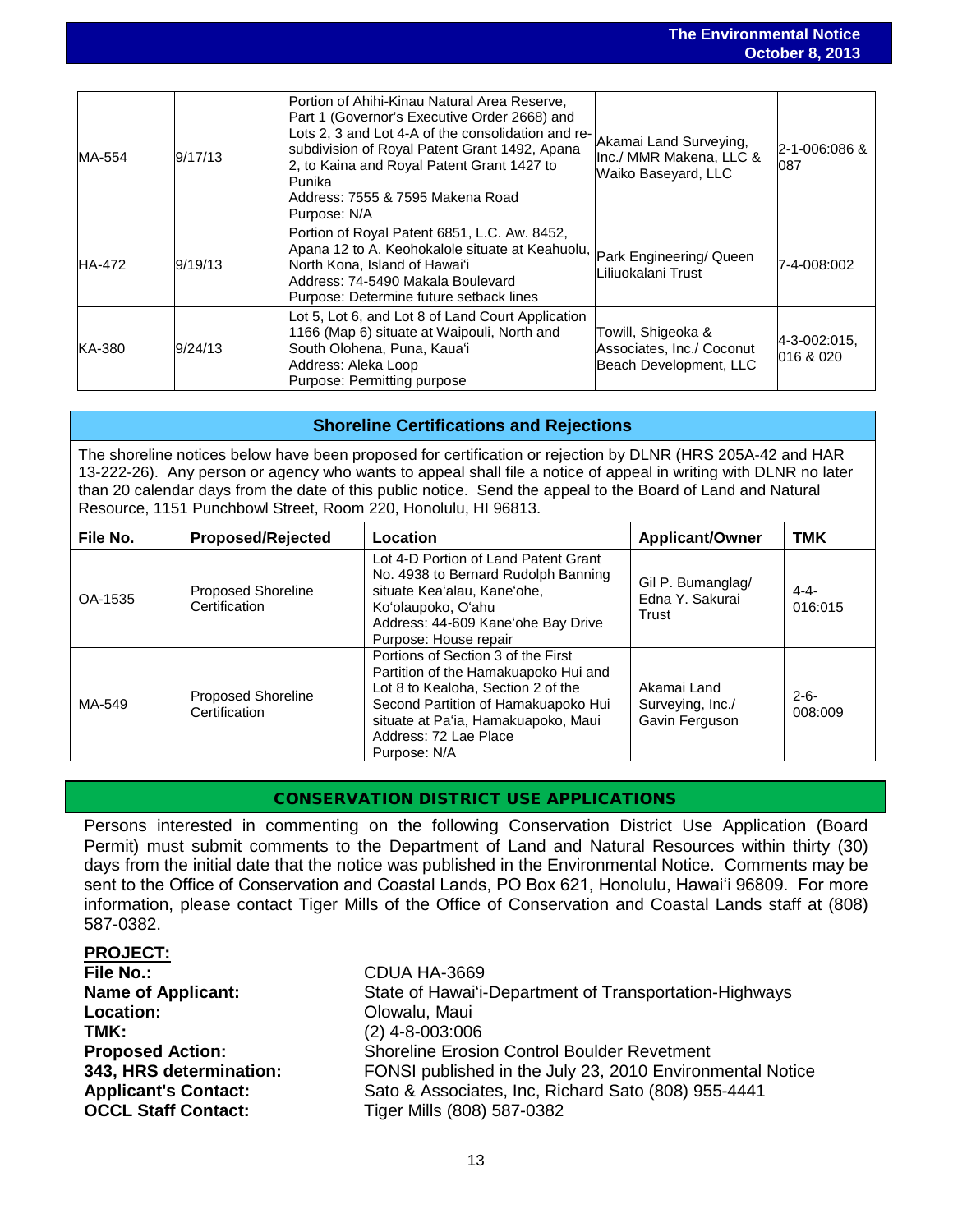## NATIONAL ENVIRONMENTAL POLICY ACT (NEPA) NOTICE

 $\overline{a}$ 

#### **Recreational Bow Hunting Program at Marine Corps Training Area Bellows FEA (FONSI)**

| Island:                    | Oʻahu                                                                                   |
|----------------------------|-----------------------------------------------------------------------------------------|
| District:                  | Ko'olaupoko                                                                             |
| TMK:                       | $(1)$ 4-1-15                                                                            |
| <b>Permits:</b>            | No permits required                                                                     |
| <b>Proposing/Approving</b> |                                                                                         |
| Agency:                    | United States Marine Corps (USMC), Marine Corps Base (MCB) Hawaii, Kaneohe Bay,         |
|                            | HI 96863. Contact: Ronald Yamada, (808) 257-0484                                        |
| <b>Consultant:</b>         | Sustainable Resources Group Intn'l, Inc (SRGII), 111 Hekili Street, Suite A373, Kailua, |
|                            | HI 96734. Contact: Kristin Duin, (808) 356-0552                                         |
| <b>Status:</b>             | Finding of No Significant Impact Determination                                          |

MCB Hawaii proposes to establish a recreational bow hunting program for feral pigs at MCTAB whereby Department of Defense personnel and the general public would be allowed to hunt pigs using bows in specific areas during designated time periods. Currently, MCTAB is used primarily for military training-related activities, with some recreational beach use. Hunting would be conducted on portions of MCTAB used as training areas, but would be permitted only on weekends or holidays when no training activities have been scheduled. A maximum of six hunters will be allowed to hunt on any given day. Hunters will need valid State of Hawai'i hunting licenses and a permit issued by MCB Hawaii. The goal of the Proposed Action is to support the morale of Marines and support personnel by expanding the forms of recreation offered by MCB Hawaii. A No Action Alternative was analyzed. No unmitigatable environmental or cumulative effects are anticipated as a result of implementation of the Proposed Action. A few negative impacts can be mitigated or minimized through program management, education, restricted access, compliance with governmental requirements, and enforcement activities. A corresponding supplement to the installation's INRMP was published since the hunting program requires a policy change, as hunting is currently prohibited on all MCB Hawaii properties. The INRMP is the over-arching document that guides MCB Hawaii's approach to natural resources management, while supporting quality of life, controlled public access to these resources and "no net loss" of military training options. The INRMP Supplement details the necessary changes to the INRMP to ensure consistency of the hunting policy with the conservation of natural resources.

## FEDERAL NOTICES

#### 1. [Proposed Flood Hazard Determinations for City and County of Honolulu Available for Review and](http://www.gpo.gov/fdsys/pkg/FR-2013-09-23/pdf/2013-23065.pdf)  [Open for Comments](http://www.gpo.gov/fdsys/pkg/FR-2013-09-23/pdf/2013-23065.pdf) – September 23, 2013

Comments are requested on proposed flood hazard determinations, which may include additions or modifications of any Base Flood Elevation (BFE), base flood depth, Special Flood Hazard Area (SFHA) boundary or zone designation, or regulatory floodway on the Flood Insurance Rate Maps (FIRMs), and where applicable, in the supporting Flood Insurance Study (FIS) reports for the communities listed in the table below. The purpose of this notice is to seek general information and comment regarding the preliminary FIRM, and where applicable, the FIS report that the Federal Emergency Management Agency (FEMA) has provided to the affected communities. The FIRM and FIS report are the basis of the floodplain management measures that the community is required either to adopt or to show evidence of having in effect in order to qualify or remain qualified for participation in the National Flood Insurance Program (NFIP). In addition, the FIRM and FIS report, once effective, will be used by insurance agents and others to calculate appropriate flood insurance premium rates for new buildings and the contents of those buildings.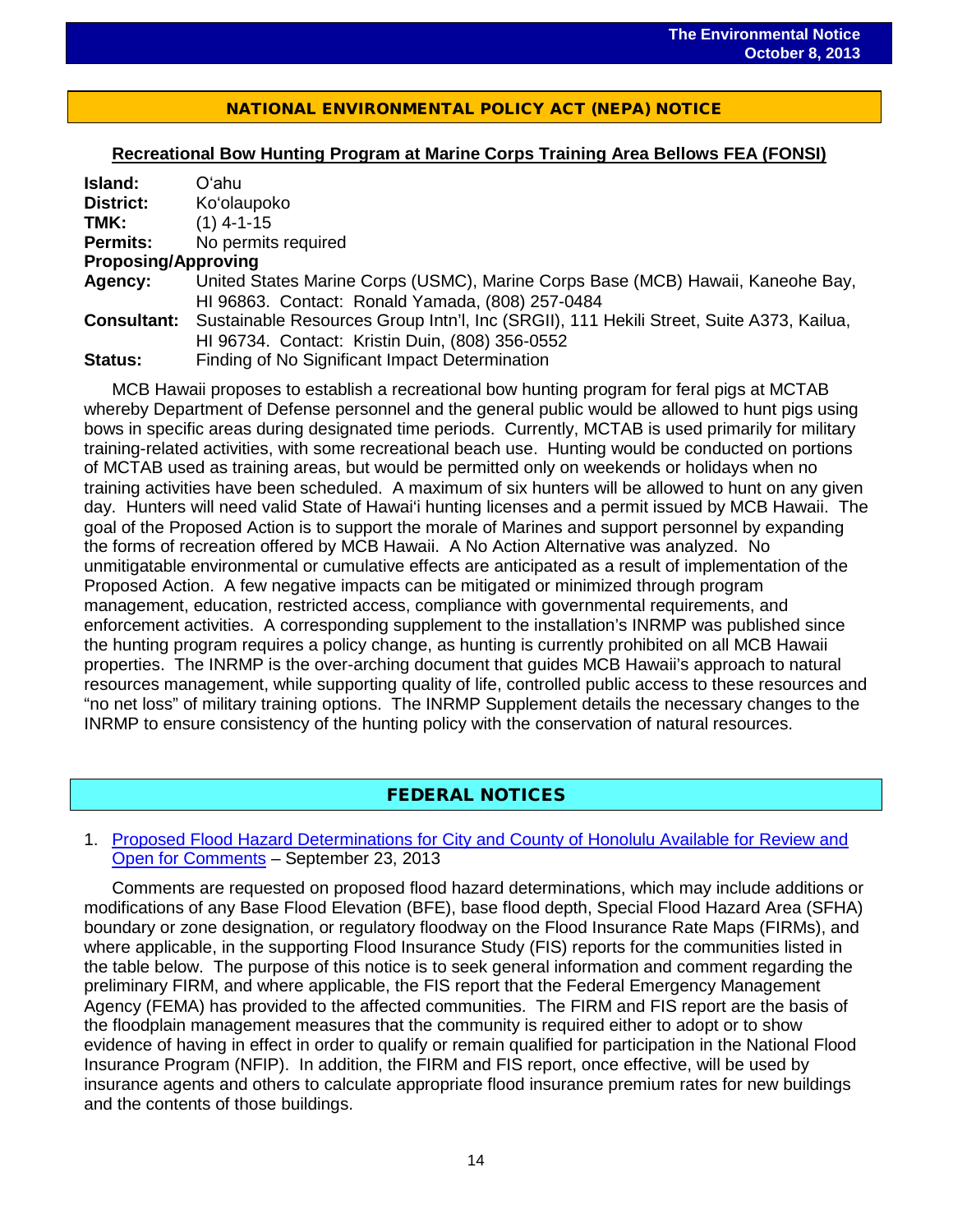Comments are to be submitted on or before December 23, 2013. The Preliminary FIRM, and where applicable, the FIS report for each community are available for inspection at both the online location and the respective Community Map Repository. For the City and County of Honolulu, Hawaii. Maps Available for Inspection Online at: [www.fema.gov/preliminaryfloodhazarddata](http://www.fema.gov/preliminaryfloodhazarddata) and at the City and County of Honolulu, Department of Planning and Permitting, 650 South King Street, Honolulu, HI 96813. Additionally, the current effective FIRM and FIS report for each community are accessible online through the FEMA Map Service Center at [www.msc.fema.gov](http://www.msc.fema.gov/) for comparison. You may submit comments, identified by Docket No. FEMA-B-1347, to Luis Rodriguez, Chief, Engineering Management Branch, Federal Insurance and Mitigation Administration, FEMA, 500 C Street SW., Washington, DC 20472, (202) 646-4064, or (email) [Luis.Rodriguez3@fema.dhs.gov.](mailto:Luis.Rodriguez3@fema.dhs.gov)

2. Western and Central Pacific Fisheries for Highly Migratory Species; Bigeye Tuna Catch Limit in [Longline Fisheries for 2013-14](http://www.gpo.gov/fdsys/pkg/FR-2013-09-23/pdf/2013-23106.pdf) – September 23, 2013

National Marine Fisheries Service (NMFS) issues regulations under authority of the Western and Central Pacific Fisheries Convention Implementation Act (WCPFC Implementation Act) to establish a catch limit of 3,763 metric tons (mt) of bigeye tuna (Thunnus obesus) for vessels in the U.S. pelagic longline fisheries operating in the western and central Pacific Ocean (WCPO) for each of the calendar years 2013 and 2014. The limit does not apply to vessels in the longline fisheries of American Samoa, Guam, or the Commonwealth of the Northern Mariana Islands (CNMI). Once the limit of 3,763 mt is reached in 2013 or 2014, retaining, transshipping, or landing bigeye tuna caught in the area of application of the Convention on the Conservation and Management of Highly Migratory Fish Stocks in the Western and Central Pacific Ocean (Convention), which comprises the majority of the WCPO, will be prohibited for the remainder of the calendar year, with certain exceptions. This action is necessary for the United States to satisfy its obligations under the Convention, to which it is a Contracting Party. This rule is effective October 23, 2013.

Copies of supporting documents prepared for this final rule, including the regulatory impact review (RIR) and the Supplemental Information Report prepared for National Environmental Policy Act (NEPA) purposes, are available via the Federal e-Rulemaking Portal, at [www.regulations.gov](http://www.regulations.gov/) (search for Docket ID NOAA-NMFS-2013-0090).

3. [Takes of Marine Mammals Incidental to Specified Activities; U.S. Navy Training and Testing](http://www.gpo.gov/fdsys/pkg/FR-2013-09-24/pdf/2013-23105.pdf)  [Activities in the Mariana Islands Training and Testing Study Area](http://www.gpo.gov/fdsys/pkg/FR-2013-09-24/pdf/2013-23105.pdf) – September 24, 2013

National Marine Fisheries Service (NMFS) has received a request from the U.S. Navy (Navy) for authorization to take marine mammals incidental to the training and testing activities conducted in the Mariana Islands Training and Testing (MITT) Study Area from July 2015 through July 2020. Pursuant to the Marine Mammal Protection Act (MMPA), NMFS is announcing our receipt of the Navy's request for the development and implementation of regulations governing the incidental taking of marine mammals and inviting information, suggestions, and comments on the Navy's application and request.

Comments and information must be received no later than October 24, 2013. Comments on the application should be addressed to Michael Payne, Chief, Permits and Conservation Division, Office of Protected Resources, National Marine Fisheries Service, 1315 East-West Highway, Silver Spring, MD 20910-3225. The mailbox address for providing email comments is [ITP.Magliocca@noaa.gov.](mailto:ITP.Magliocca@noaa.gov) NMFS is not responsible for email comments sent to addresses other than the one provided here. Comments sent via email, including all attachments, must not exceed a 10-megabyte file size. Instructions: All comments received are a part of the public record and will generally be posted to <http://www.nmfs.noaa.gov/pr/permits/incidental.htm> without change.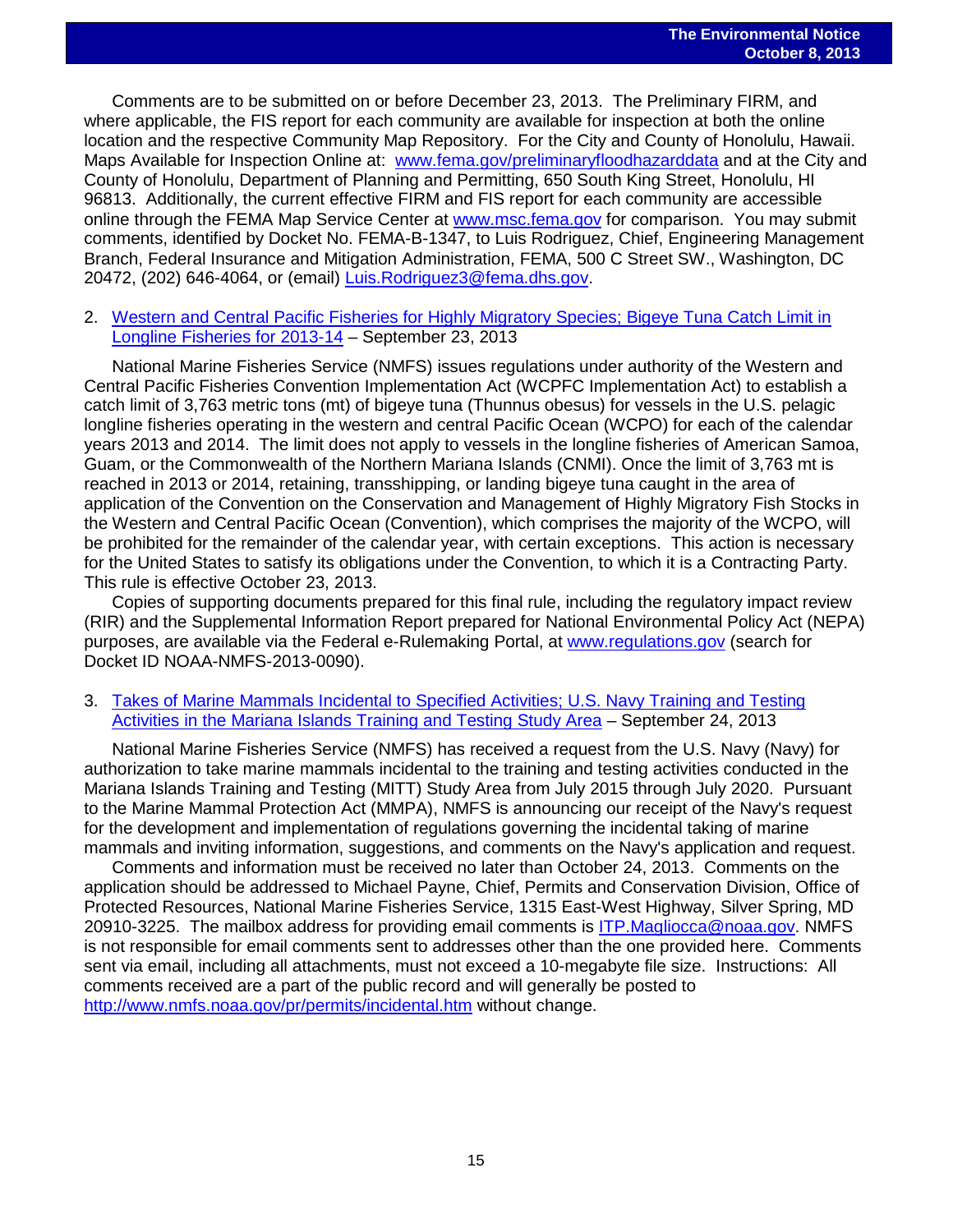4. [Correction to the Final Environmental Impact Statement/Overseas Environmental Impact Statement](http://www.gpo.gov/fdsys/pkg/FR-2013-09-27/pdf/2013-23607.pdf)  [for Hawaii-Southern California Training and Testing](http://www.gpo.gov/fdsys/pkg/FR-2013-09-27/pdf/2013-23607.pdf) - September 27, 2013

The Environmental Impact Statement (EIS)/Overseas (EIS) (OEIS) for Hawaii Southern California Training and Testing (HSTT), which was filed by the Department of the Navy (DoN) with the U.S. Environmental Protection Agency (USEPA) on September 20, 2013 has been corrected. The corrected HSTT Final EIS/OEIS includes an 11-page Section E.5 that was inadvertently omitted from Appendix E in the August 23, 2013 filing with the USEPA. To allow the public adequate time to review Section E.5, the DoN is extending the wait period from September 30, 2013 to October 28, 2013, an additional 30 days. CONTACT: Naval Facilities Engineering Command, Southwest, Attention: HSTT EIS/OEIS Project Manager--EV21.CS; 1220 Pacific Highway, Building 1, Floor 3, San Diego, California 92132- 5190.

5. [Main Hawaiian Islands Deep 7 Bottomfish Annual Catch Limits and Accountability Measures for](http://www.gpo.gov/fdsys/pkg/FR-2013-09-27/pdf/2013-23675.pdf)  [2013-14](http://www.gpo.gov/fdsys/pkg/FR-2013-09-27/pdf/2013-23675.pdf) - September 27, 2013

National Marine Fisheries Service (NMFS) specifies an annual catch limit of 346,000lb of Deep 7 bottomfish in the main Hawaiian Islands for the 2013-14 fishing year. The action supports the longterm sustainability of Hawaii bottomfish. The final specifications are effective October 28, 2013, through August 31, 2014, unless NMFS publishes a document in the Federal Register superseding these specifications.

Copies of the Fishery Ecosystem Plan for the Hawaiian Archipelago are available from the Western Pacific Fishery Management Council (Council), 1164 Bishop St., Suite 1400, Honolulu, HI 96813, telephone 808-522-8220, or [www.wpcouncil.org.](http://www.wpcouncil.org/) CONTACT: Jarad Makaiau, Sustainable Fisheries,NMFS Pacific Islands Region (PIR), 808-944-2108.

6. [Notice of Intent To Prepare a Recovery Plan for Main Hawaiian Islands Insular False Killer Whale](http://www.gpo.gov/fdsys/pkg/FR-2013-10-02/pdf/2013-24049.pdf)  [Distinct Population Segment](http://www.gpo.gov/fdsys/pkg/FR-2013-10-02/pdf/2013-24049.pdf) – October 2, 2013

The National Marine Fisheries Service (NMFS) is announcing its intent to prepare a recovery plan for the Main Hawaiian Islands insular false killer whale (Pseudorca crassidens) distinct population segment (MHI Insular FKW) and requests information from the public. NMFS is required by section 4(f) of the Endangered Species Act of 1973 (ESA), as amended, to develop and implement recovery plans for the conservation and survival of federally listed species unless the Secretary finds that such a plan will not promote the conservation of the species. To allow adequate time to conduct a review of information submitted, all information must be received no later than November 1, 2013.

Information may be submitted by any one of the following methods: Via email: [NMFS.PIR.FKWRecoveryPlan@noaa.gov](mailto:NMFS.PIR.FKWRecoveryPlan@noaa.gov) (No files larger than 5MB can be accepted) Mail or Hand-Delivery: National Marine Fisheries Service Pacific Islands Regional Office, 1601 Kapiʻolani Blvd., Suite 1110, Honolulu, HI 96814. ATTN: Irene Kelly.

#### 7. [Regulated Navigation Area; Southern Oahu Tsunami Vessel Evacuation](http://www.gpo.gov/fdsys/pkg/FR-2013-10-03/pdf/2013-24150.pdf) - October 3, 2013

The Coast Guard is proposing to establish a permanent regulated navigation area (RNA) and to enforce this proposed regulation only when a tsunami warning is issued for the Hawaiian Islands by the Pacific Tsunami Warning Center. Tsunami warnings require the evacuation of a large number of vessels from their respective harbors. Following the evacuation, these vessels must remain offshore until the emergency situation has passed and the harbors have been deemed safe for reentry. Past tsunami warnings have created potentially dangerous offshore traffic congestion between commercial and recreational vessel traffic. Because of this, designated vessel traffic staging areas are necessary for a safe and orderly evacuation of Southern Oahu ports. Comments and related material must be received by the Coast Guard on or before November 4, 2013. If you have questions on this proposed rule, call or email Lieutenant Commander Scott Whaley of the United States Coast Guard Sector Honolulu at 808-522-8264 ext. 3352 or [Scott.O.Whaley@uscg.mil.](mailto:Scott.O.Whaley@uscg.mil) If you have questions on viewing or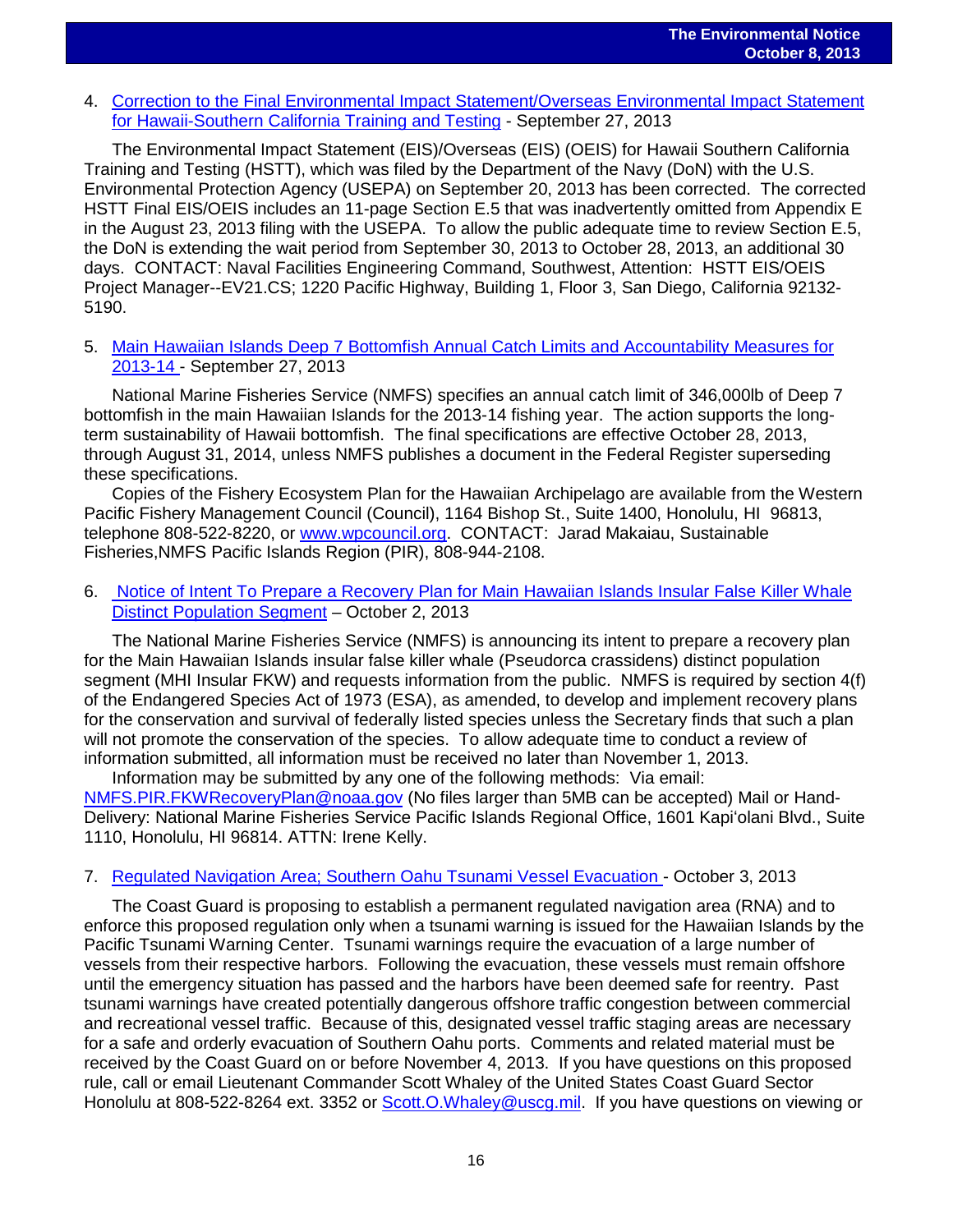submitting material to the docket, call Barbara Hairston, Program Manager, Docket Operations, telephone (202) 366-9826.

#### 8. [Request for applications from individuals to be appointed to the Hawaii Advisory Committee](http://www.gpo.gov/fdsys/pkg/FR-2013-10-04/pdf/2013-24299.pdf) – October 4, 2013

Because the terms of the members of the Hawaii Advisory Committee are expiring as of January 18, 2014, the United States Commission on Civil Rights hereby invites any individual who is eligible to be appointed to apply. The memberships covered by this notice are exclusively for the Hawaii Advisory Committee, and applicants must be residents of Hawaii to be considered. Letters of interest must be received by the Western Regional Office of the U.S. Commission on Civil Rights no later than November 18, 2013. The Hawaii Advisory Committees (SAC) is a statutorily mandated advisory committee of the U.S. Commission on Civil Rights pursuant to 42 U.S.C. 1975a. Under the charter for the SAC, the purpose is to provide advice and recommendations to the U.S. Commission on Civil Rights (Commission) on a broad range of civil rights matters in its respective state that pertain to alleged deprivations of voting rights or discrimination or denials of equal protection of the laws because of race, color, religion, sex, age, disability, or national origin, or the administration of justice. SACs also provide assistance to the Commission in its statutory obligation to serve as a national clearinghouse for civil rights information.

Letters of interest for membership on the Hawaii Advisory Committee should be received no later than November 18, 2013. Send letters of interest to: U.S. Commission on Civil Rights, Western Regional Office, 300 North Los Angeles Street, Suite 2010, Los Angeles, CA 90012. Letter can also be sent via email to [atrevino@usccr.gov.](mailto:atrevino@usccr.gov) CONTACT: Peter Minarik, Acting Regional Director, Western Regional Office, (213) 894-3437, [pminarik@usccr.gov.](mailto:pminarik@usccr.gov)